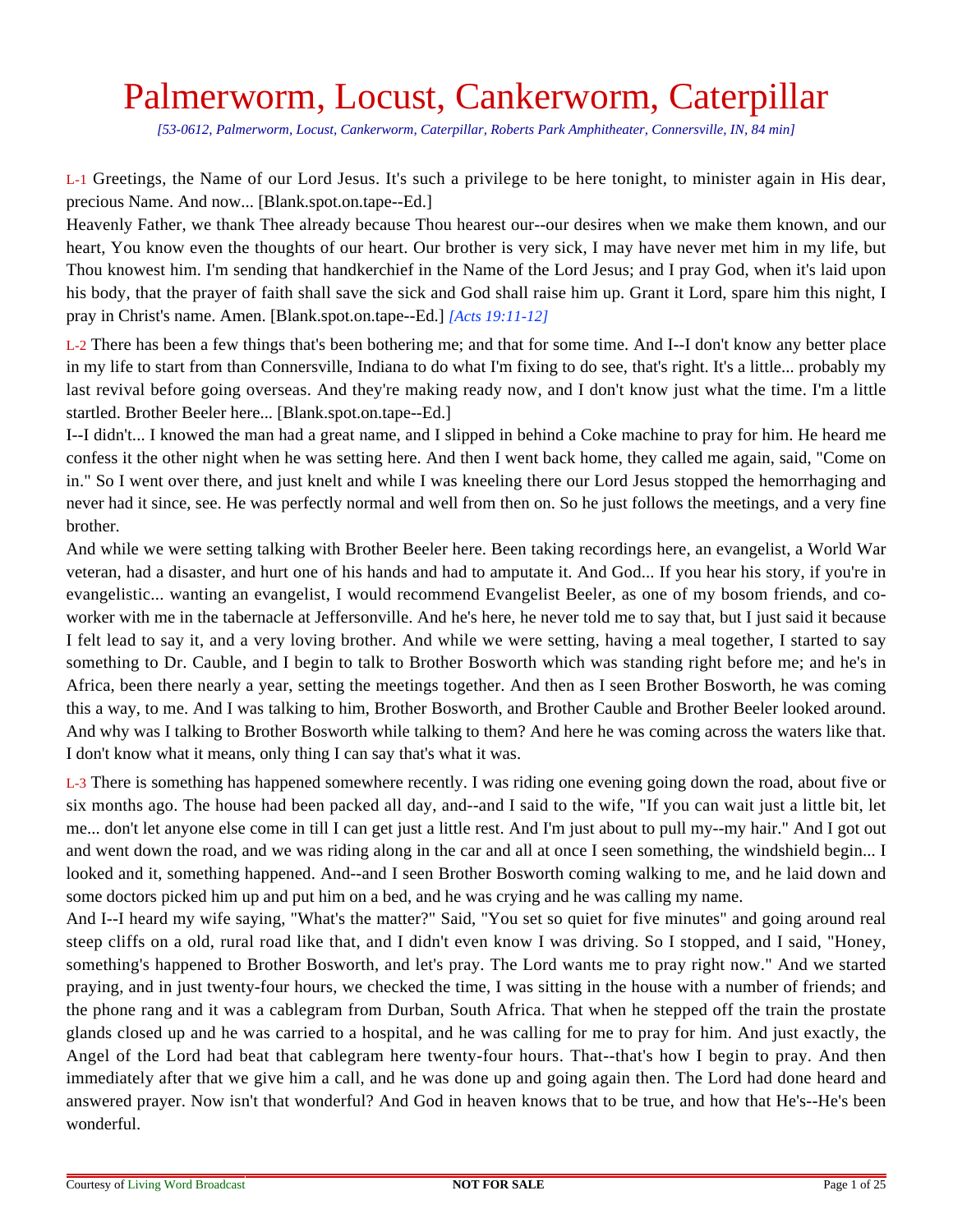L-4 When the Angel of the Lord... I have a lot of criticism. I--I hope you believe me to be an honest person. I--I try to be honest. I--I try...want to be a man of honor, and a man of honor will be truthful and honest. And I--I've tried hard to serve the Lord. And I... when I... what I'm going to say now is just... for just a few moments, if you want to catch it now, I want it to go in the magazines.

And now to this audience here tonight, and a--a confession. In the beginning of my ministry... When a little baby born up in the hills of Kentucky, this light that you see on this picture here that we have tonight; and they've been selling at the meeting, just at... what it... We have to send, get them ourself, it's a copyright. That same Light come in that little cabin and stood over the bed, a little corn shuck bed, where I was born in a cabin in Kentucky, on April the sixth, 1909. And from a little bitty--little small lad of about, I suppose, two years old, was the first time I remember of That speaking to me. And He told me I would live near a city called New Albany, Indiana.

Well, that's where I've lived. And I was... That was a hundred and eighty or ninety miles up in Kentucky, near Burkesville, Kentucky.

L-5 Now, that's... All down through life That kept being remarkable. It'd show me things, tell me things was coming to pass. And I'm, to this night, I would like to ask any person in this world (and I'm willing to be exposed by any remark), that if any one time that you ever heard It say one thing but what was absolutely the truth, and that everything come to pass that He said so far, as far as I know, but this vision about Africa and India. And it will be. He tells things that will be, and things that has been, things that's on the--coming. I can't do it myself. He does it. And I've tried to be honest.

And when the Angel of the Lord met me, I... First, the people told me, the ministers... My pastor and the head man of the church, the officials and so forth, told me it was the devil. Only the devil would do things like that. Well, of course, it scared me. For years and years, I shunned it.

L-6 But one night, up here in Indiana, I was praying at an old fishing camp, where I used to go fishing. I'd go back in there many times to pray. And He had come to me. Under this Light, stood a Man, around six foot tall, hundred and- two hundred pounds, big arms, dark hair to His shoulders. And He was standing under that Light. And He told me I was borned in this world, to pray for sick people. Now, that's what He told me.

And said, "And you're to go be--pray for people around the world, for kings and monarchs and so... How could I believe that with a grammar school education? And I said to Him, I said, "Sir, I dwell among my people which is poor, and I'm uneducated, therefore I could not do this." He said--I said, "They wouldn't believe me."

And He said, "As the prophet Moses was given two signs, so shall it be given to you. Of two signs of a vindication of your ministry."

And--and I said, "Me? Pray for kings?" He said that was what I was to do. All right.

And so then, He said... I asked Him and He told me what to--what it would be. How I'd say... to pray for the people. And said for a Divine healing. And then said, "You'll know the very secrets of their heart."

And I said, "That's what I was here praying about. They told me (my ministers and them) told me it was of the devil." And He told me it was of God and referred to these Scriptures that I refer to, of Jesus Christ how He'd know the thoughts of the people's--of the woman at the well and so forth.

L-7 Well, I told Him I'd go and that's been six years ago, yeah, nearly seven. In that time, I've visit three kings' palaces, which has called on me to pray for them. And doctors and great men of congressmans and everything has been healed throughout the entire world, statesmans and everything.

I tell you what I've done, my Christian friend, as a confession. I say this without--without bitterness. I say this with the sincerity of my heart, before God Who is my solemn Judge. I believe I've done wrong in one way. I believe I've depended too much upon that discerning spirit instead of praying for the people.

Now, He never told me to go and tell everybody, just talk to them. He said, "Pray for the sick." That I was sent... And here's what He said, "If you'll be sincere when you pray and get the people to believe, nothing will stand before the prayer." Many of you has read that story, haven't you? How many has read my life story on that? I guess everybody in here. See?

L-8 It's published in seventeen different languages around the world. So, it's... And tonight, by God's grace, at seven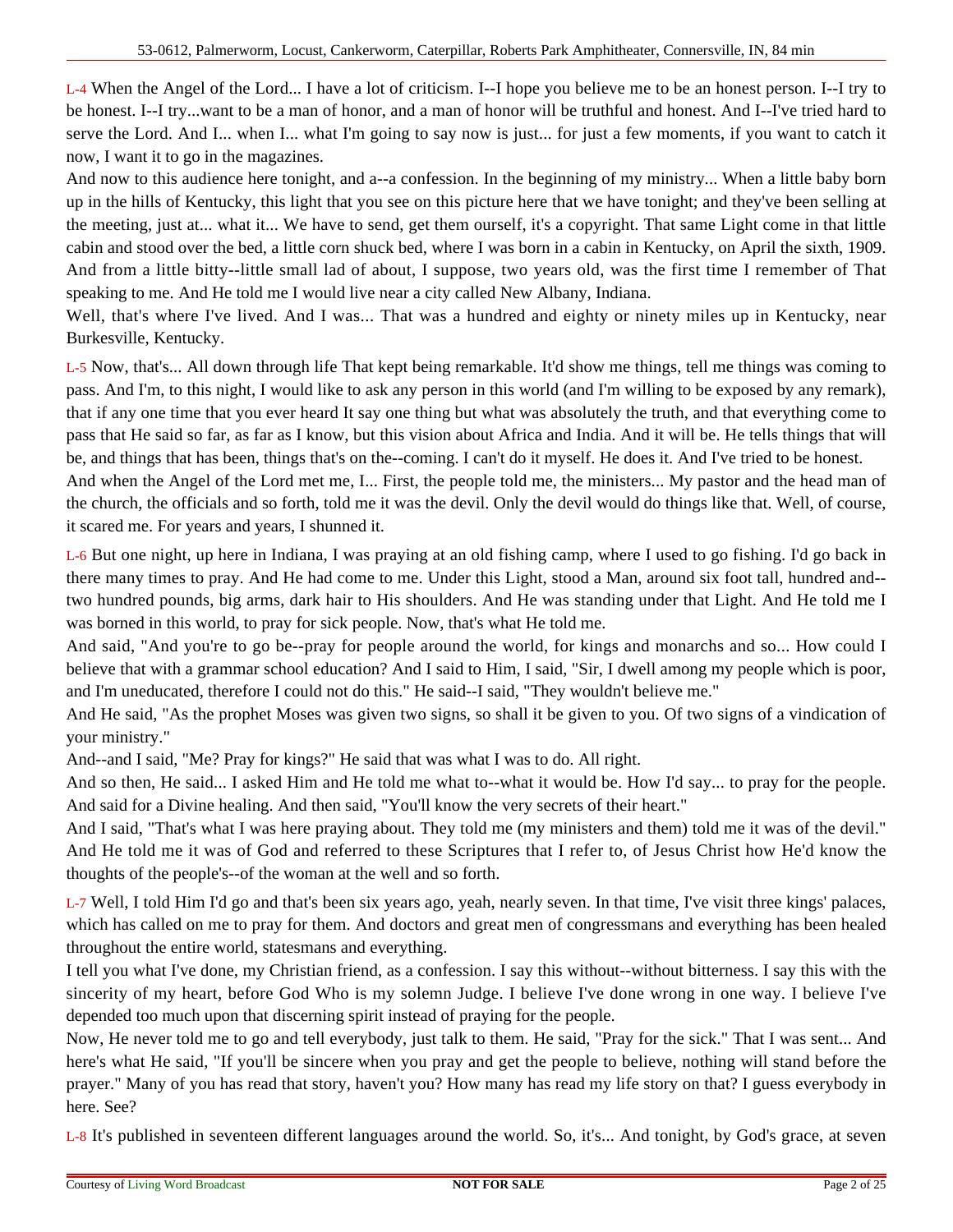years ago, just a little local Baptist preacher here in Jeffersonville, tonight by God's grace and His help, I have contacted, direct or indirect, around ten million people, and has sent out many great campaigns across the world. Right in my own meetings, there's been nearly a half a million converts. And I don't know what it's produced out in others.

And now, by that I'm very thankful. But here's what I think I've done. I think in bringing the people up... If I could show you in my office, just for the last year that I've kept, just of letters, who says, "Brother Branham, I--I love you as a Christian brother. But I've been to as many as fourteen and fifteen of your meetings, and I can never be able to get up there for you to pray for me." Well, then I get others that...

L-9 Here the other day, a man down in Arkansas gave me a real good--a good friendly criticism. I appreciate that. Sometimes that helps me. It'll help anyone, a good criticism. He said, "Brother Branham, I've been to all the meetings, the Divine healing meetings throughout the country." He said, "I think yours is tops." He said, "I appreciate you in every way. But," said, "I think God raised up Oral Roberts to take your place, because you're... There's something wrong with you that you won't pray for the people." That cut; that hurt. God bless Brother Oral Roberts. He's my brother. If God has cho--chooses him to go out and...

He said, "While you're praying for three people, Oral Roberts will pray for five hundred." Now, he does. He just brings them through to... You've been to Oral's meetings. How many has ever been in Oral's meetings? I've--I've got... Most of you. Oral is one of my converts to di--not to Divine healing, 'cause he believed it in the first place. But he come set on my sidelines at Kansas City, having a little bitty tent meeting, with a dozen or two over in the other side of the city.

And he come over there and he said, "Brother Branham..." At that night back behind the curtains where we got our picture standing there. You seen it in the "Voice Of Healing." He said, "Brother Branham, you think God would hear my prayer for--for heal the sick?"

I said, "He will hear anybody's prayer that'll be sincere."

He said, "Here I go to pray for the sick."

I said, "The Lord God bless you, my brother."

L-10 Little Tommy Osborn, I think is the most settled man there is on the field anywhere. If anybody knows Tommy Osborn, I think there's not a man on the--on the field or anywhere in the Divine healing campaigns, to... that's any more settled. He don't make any kind of a big shows or brags. He preaches the Gospel. He never lays his hands on a person. But he--he does most of his works over in foreign countries.

And he goes over there and just explains Divine healing so plain, that the people just raise up, and accept Christ and get healed, and walk away. He doesn't make any wild claims. He only claims that he know... When he come to me, we was setting out on the porch. He'd seen that maniac out there. You read it in the book here. Little Tommy when he was converted, just a little old brother up there, had about a dozen in his mission.

He was setting there that night and seen that maniac walk--run to the platform. And brother, you mustn't bluff when you come against anything like that. You must know what you're talking about. An insanity...

L-11 And so, he seen what happened. He locked hisself in a room for three days, nailed hisself up and then come down to my place. And he said, "Brother Branham, I--my heart is stirred. You think God has give me a gift of Divine healing?" I looked at him. He was a promising young man. And I said... Very nervous, he just... You know how he is. Little bitty fellow and he... I said, "Brother Osborn, look. You don't understand what a gift of healing is, brother. A gift of healing is faith in healing." I said, "What you believe. If you believe it, of course, that's right. It's all by faith."

"But" I said, "Brother Osborn, you're a promising little man. And I see that you're--you... I believe you're a good level Scripture teacher." I said, "Let me ask you something. If you want to be a success in life, don't claim nothing you haven't got. It'll be showed anyhow after while that you're--you're falsely." See? I said, "Just be honest before God and go on out." I said, "You know... You believe the Bible teaches Divine healing?"

He said, "Yes, Brother Branham."

I said, "Teach that. God made you a preacher. And you go out and just preach the Word clear..." I said, "You see the old oak tree?" (Which that was Brother Bosworth.) I said, "Get with him and stay with him about a year. Let him teach you all the angles. But" I said, "he's been preaching Divine healing before I was borned. He was preaching Divine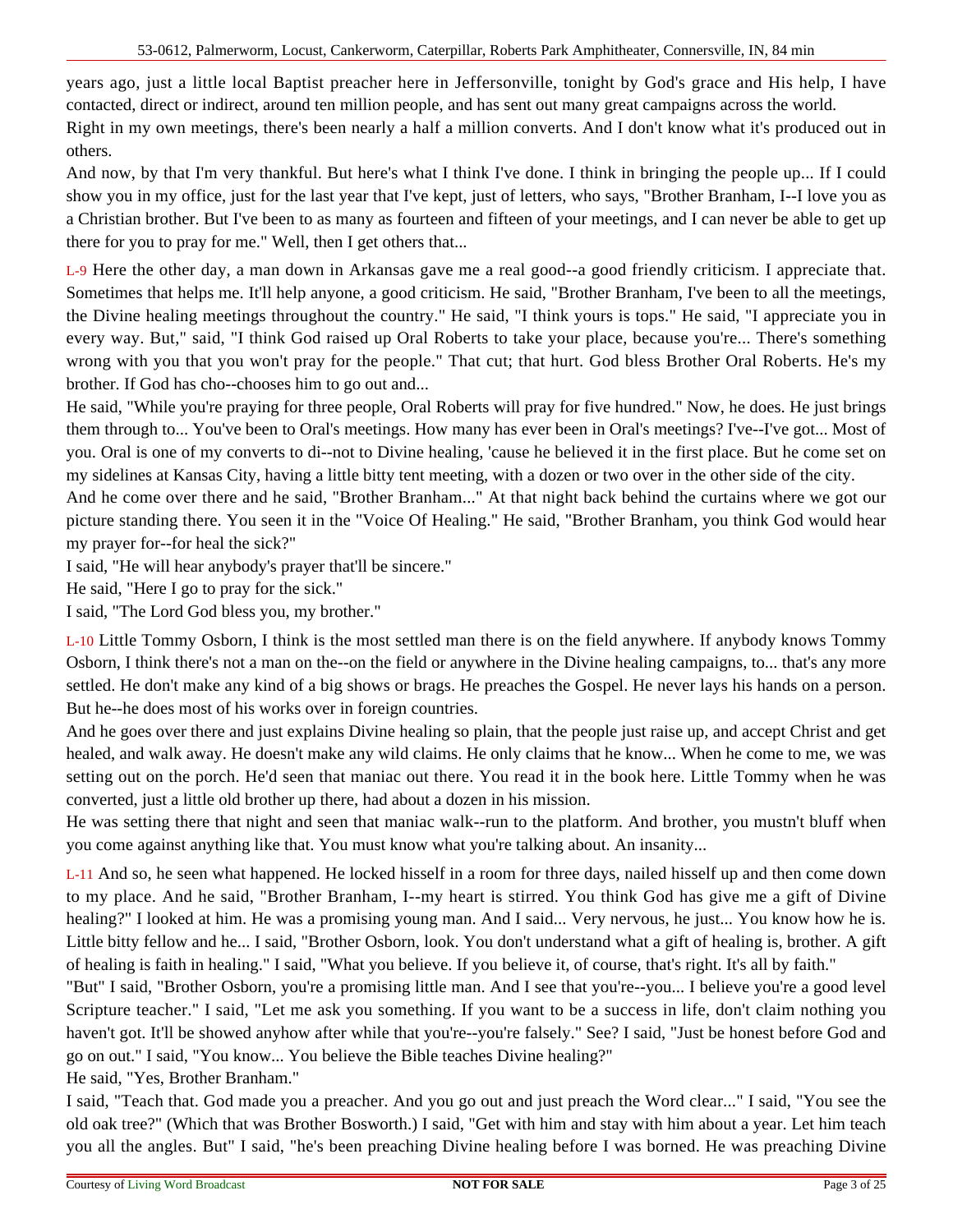healing and holding meetings."

And Brother Osborn stayed with him about a year and a half, and he is one of the most solid man on the fields.

L-12 Now, here's what it's done, Christian friends. How many Holy Ghost people is here tonight, borned-again? Let's see your hands way up high now, Pentecostal people? All right. It's you I'm going to talk to. And I'm going to talk to you from the depths of my heart, which this is going in magazines now. In many magazines it'll go across the world (See?), what I'm going to say.

It's a--it's a pity that Christianity and Christian people can't settle down to real truth about things. It--it is. See?

L-13 Now, I'll tell you what. I have tried to follow the leadings of the Holy Spirit. When I first started praying for the sick, I started out and the people--they all seek after wonders and signs. The tr... I will say as Martin Luther, in his--in his no--footnotes in one of his sermons. He said, "The people goes after gifts instead of the Giver." That's true. See? They go after signs instead of the Giver.

Now, that's a whole lot among we people. I'm glad that if you'll let me call myself one of you tonight, among one of your group. That's what the trouble... Not only in our Pentecostal groups, but out yonder in the fundamental ranks too, it's a carnal comparison, friends. I say this with love. But it's got to a place the people see the--something done, then everybody tries to impersonate that same thing. And when they do that, it's not the truth, brother. They bring things which is unscriptural.

L-14 Here the other day, a man come in... A--a man drove all the way from California to my place with a--a little girl, about sixteen years old. And some fellow said, "I've got the Spirit like that too." Said, "I've got a spirit discernment." Said, "Oh, that girl's got cancer." And like to scared the little thing to death. They drove from California. That child didn't have no more cancer than no--than--than this little boy here is cross-eyed. See? Not a bit more.

The child was all right. Hundreds of people coming into the meeting. And here someone wrote to my secretary the other day, Mrs. Cox. And said, "You... I have the spirit of the discernment too." He said, "Of course, I know, Brother Branham, but" said, "you have gall stone, you have this and you..." Why, the list of things that long. Said, "The reason you're living up in a house that a stream of water runs under it." Friends, no wonder this world scorns and laughs at Divine healing.

L-15 Here the other day, I seen a person had an old man in a sheet. I went to what they call a healing service. They was jerking him up-and-down like that. And the old fellow had heart trouble. And a woman taking a stick, and run around beating like that, saying, "Get out devil. Shoo, shoo," like that--talking about Divine healing.

And I went to a healing, a man very prominently known. Said, "I got a healing in my right hand." Laid it on a person, said, "Feel that? Feel that?" And I called the man back behind his tent, and I said, "It's a lie." That's right. I said, "You can get by that. Sure, people will just believe just anything you tell them. But" I said, "in the sight of God you'll have to answer for that someday."

L-16 And here the other night, standing right here... The man's listening to me, no doubt, now, a fine man. I--I don't know his name. I was talking to him yesterday. The man is probably listening to me right now. He stood there and was talking to me about people coming around.

Said, "Here's what makes it on Divine healing." He said, "I've watched about your offerings, Brother Branham." See? He said, "I've noticed you've never strained on offerings."

I said, "No, sir. No indeedy."

And he said... And many times, my managers has said, "Brother Branham, we ain't got enough money to make the expenses. We got to put some pressure on the meeting."

I said, "No. You'll never put pressure on any meeting that I'm preaching in for money. No, sir. I never come for that. I come to help people." That's exactly right. Sometimes it gets so low, we have to go and maybe borrow money somewhere to tie that over. And sometimes our meetings--maybe in the thousands--won't average over a--a half a cent apiece of the people. But we never let them beg for money. No, sir. That's against the rules.

L-17 And they--this man was telling me, said, "I was in a campaign here not long ago, and he said you know what happened?" He said, "The man stood up, and he said, after he took a offering, he'd go down and say, 'Who will give me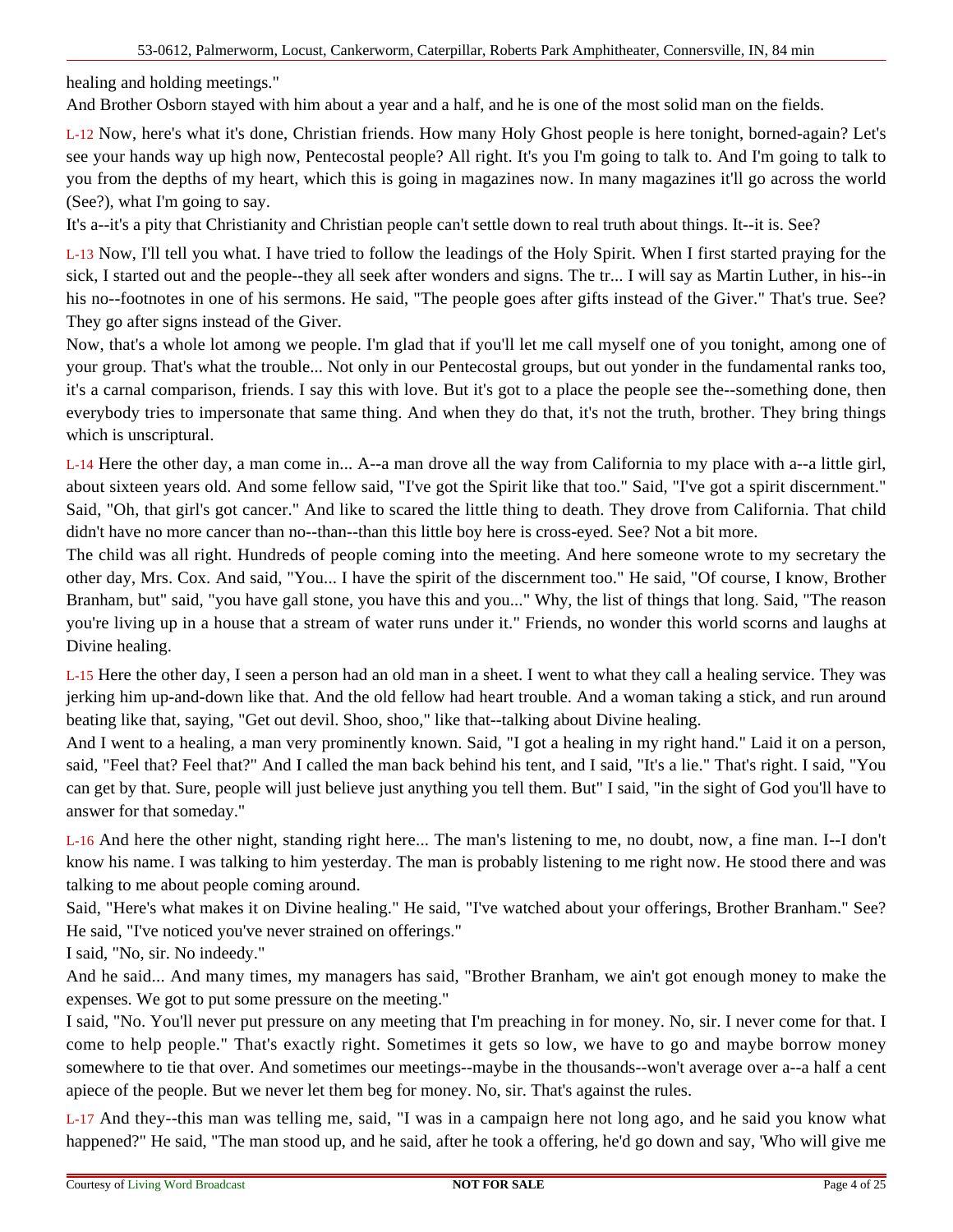tens?' and 'Who will give me fives?' and like that."

Now, brother, God have mercy on me. If I have--ever have to get to do that, then I will go back home, and lay on my stomach and drink branch water, and eat soda crackers, and half starve to death, and preach the Gospel of Jesus Christ before I will do something like that. God being my Helper. That's right. That's right. Yes, sir. God is able.

He said--told a couple of farmers, said, "Now, the Lord is going to send a storm through here and tear up your farms if you don't put in a couple of hundred dollars in the..."

Now, that's a lie. And that's just what gets people so down on Divine healing and truth. But brother, in the midst of all that, to you fundamental people that's setting here; there is a real genuine God that heals the sick. And there's a real genuine... That's right.

L-18 I went to a lady's meeting, here some time ago. I won't call names. But just to show you. The lady stood up and said, "I--I... The Lord tells me there's somebody in here got a kidney trouble." Oh, sure. There's probably a dozen or two setting in here that's got kidney trouble. "The Lord says there's somebody in here that's backslid, and He is talking to them right now." Well, I--probably that's right. If the Gospel is being preached, it's talking to every backslider. See? That's true.

That's psychology, friends. That's purely psychology. And that's all. And now, I'm--I'm honest with you, and I'm going to tell you something. See?

L-19 I went to a meeting here recently, and a man very well known (and a Baptist brother was setting with me), and he'd just got what... And you wonder why I'm not in the "Voice Of Healing." That's the reason. Everything going along like that. Why, brother...

A certain person in there that said they were setting before... in the room praying, and said God the Father sent two angels down and picked him up and took him up in the Presence of God. And said, "My son, I'm giving you the gift of Divine healing."

Now, that's wrong. There is no such a thing. There's... might... "a" gift, but not "the" gift. See? And taken before God the Father, no man has seen God and look at Him in His face like that. See? That's right. And said it... the Angels... And said, "He said, 'My son, I'm giving you the gift of Divine healing. And I'm sending you back to the earth and giving you power to open the eyes of the blind, to unstop the ears of the deaf," and so forth like that. And people reading that, shouting. Brother...

L-20 Now, this is kindly cutting it home tonight. But listen, this is what will do you... You might not like me now, but brother, at the day of judgment you'll see I've told you the truth and been one man that's honest with you. That's right. Now, that's just as unscriptural as it can be. And when this Baptist brother come around, he said, "Brother Branham, I got your paper."

I said, "Not my paper."

He laid it down and said, "Look at this. What do you think of this?"

And I have nothing against the "Voice of Healing." But the trouble with the "Voice Of Healing"... Here's what I got away from it. It glorifies the man instead of the Christ. Christ is what we want to get glory. This man's got a tent, they out-seats this one. And this one out-seats that one. What--who is these men? Who are we? We're nothing but six foot of dust by the mercies of God. If we got what we deserve, we'd be in hell. That's exactly right.

It's Jesus Christ we're trying to exalt and point to. Not whether you got a half a dozen or ten thousand. What difference does that make? If you're looking for numbers, why, the Catholic church has done got us so snowed under... And the world has done got us beat altogether.

It's not numbers. God doesn't dwell in multitudes. He dwells in sincere hearts. Christ--what do you think Christ's crowd would have compared with Caiaphas' would've called over the nation? His little crowd of three or four, five thousand at a time when they gathered together and the people with Christ's day. But Caiaphas could have called three or four million together. So there you are. It don't... Not in crowds, friends. There's... Don't get that on your minds.

L-21 But this--this person said, this doctor of divinity, he said, "Brother Branham, did God do that?"

I said, "I'm going to beat you to it. Now, I can't say whether He did or didn't. I'm not to judge. But I'm going to say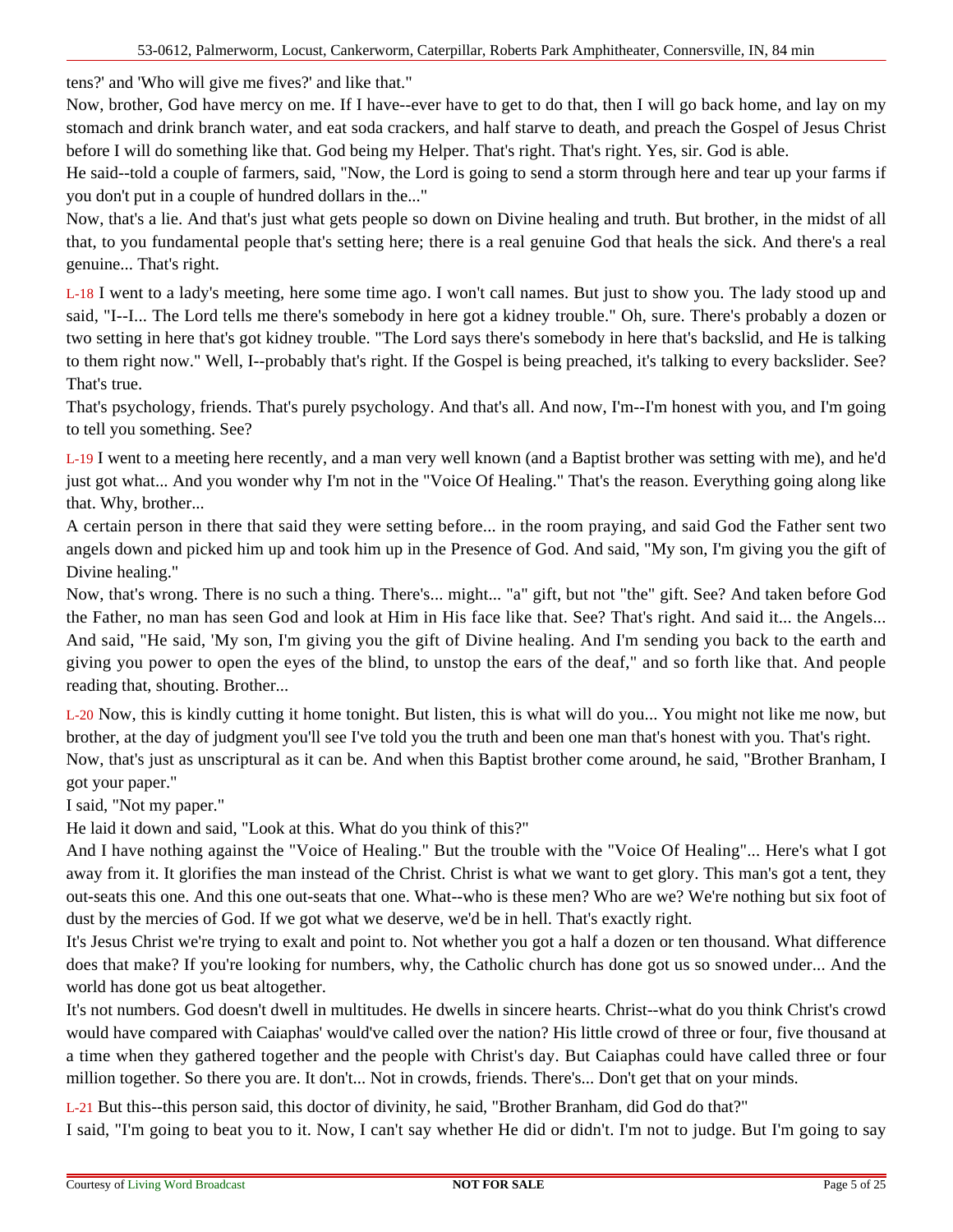before you tell me, let me see him prove it." See? That's right. Let me see it proved, then I will believe it. See? If God give the man power to open blinded eyes, it doesn't belong to God any more. It belongs to the man. If--if you give me the money to buy a suit of clothes, said, "Here Brother Branham, here's money to buy you a suit." It's not yours any more. It's mine.

If I am a healer, then I can heal. If God give me the power to open blinded eyes, then I can open them. That's my business then; it belongs to me. But God never give it to any man. He hasn't give it to me. And I don't believe there's any man living today that has it. And it ain't coming. Because that lays in Calvary, and it's already been done. It's... Only thing any man can do is point you to what's already been done for you in Jesus Christ. That's right. He is the Jehovah-jireh. He is God's Provided Sacrifice. And everything that you have need of, lays in Him. *[Isaiah 53:5]*, *[Genesis 22:1-14]*

L-22 Standing there the other night, a lady come up. This man said, "I smell a spirit of an infirmity." Now, the sense of smelling declaring a supernatural being, you know that's not right. And yet, five or six thousand people setting there. "I... 'Sniff, sniff [Brother Branham illustrates.--Ed.]' I smell an infirmity. 'Sniff, sniff [Brother Branham illustrates.-- Ed.].' It's here somewhere." Now, you know... I'm not criticizing the man. I'm just only... I ask you first if you were Pentecostal people. I'm trying to get something to you that's the truth.

L-23 And brother, now, I'm going to make a confession. I think I'm the cause of a big part of it. Now, that's right. And I ask God to forgive me. If I'd have kept my senses right and not listened to a bunch of managers to try to just bring everybody by and this, that, or the other. And went ahead and done what God told me to, I'd been better off tonight and so would the whole church. That's right. It's true.

Now, that's the honest truth. Sure, that's a sign. Absolutely. I'll give anyone... You go down to my city; you take any of my books; you go anywhere you want to and see if one thing was ever predicted, anything... And if I was dying right here at this platform tonight, and my hands laying on the Bible right here before my Lord Jesus, He is the supernatural Light that you see. I have seen Him.

I've seen Him right out there, standing, with my eyes wide open, looking at Him. He's come to me and told me things. And that gift of discernment to know things that was to come to pass and how He reveals it, it's without one blemish, the honest to goodness truth. Now, that's right. That's...

L-24 And that wasn't done to... Moses, when he had taken his signs, he didn't go down and say, "Now, looky here. I'm healing my hand with leprosy. You see? And I'm taking this..." He did it once. And then said, "Come on. Follow me." But that's been wrong. Everybody has rallied to see the gift work. Everybody has rallied to see this work. And every person that they think... If God don't tell them just what's in their life and how it's going to outcome, they can't step out for faith. It's--it'll become such a thing, like the brass serpent was, one of these days. The prophet run in there and tore the thing up. That's the truth. Now, I'm preaching to myself. And what's that... If I'm wrong, I'm wrong. And I did wrong in doing that.

L-25 When thousands of people has come to the meeting, I ought to have been bringing them across the platform praying for them, what God told me to do. Don't you think that's the truth? So, by God's grace and God's help, and if He will give me grace to do it, I'm intending by His help... Sure, them signs, that gift, it'll always accompany my life. It'll always be as long as I'm here on earth. That'll be just the same. "Gifts and callings are without repentance. God will deal with me the way I use it. But it's without repentance. It'll always remain there. That's true.

And I--if I'd have went ahead like I started at first, I just brought the people across the line, and I prayed for each one of them. And when God--something showed me that there was something wrong, or something I should tell a person, I stopped them and told them what to do. And then I went ahead and prayed for another one. I'd pray for a hundred, or maybe a hundred and fifty, two hundred a night, maybe more than that. And people just flocked in everywhere.

L-26 But now, what's happened. There's just a few; I have to stop, and it's... And if I just let the vision come as it will, it doesn't bother me, what I'm going...?... It's a Divine gift that I take up my own parable of work that He told me, and- and go forward to meet the thing. Then you see, you're forcing yourself in to something. See what I mean? But now, there's--there's people... There's even people setting right here since I've been talking, I absolutely know, was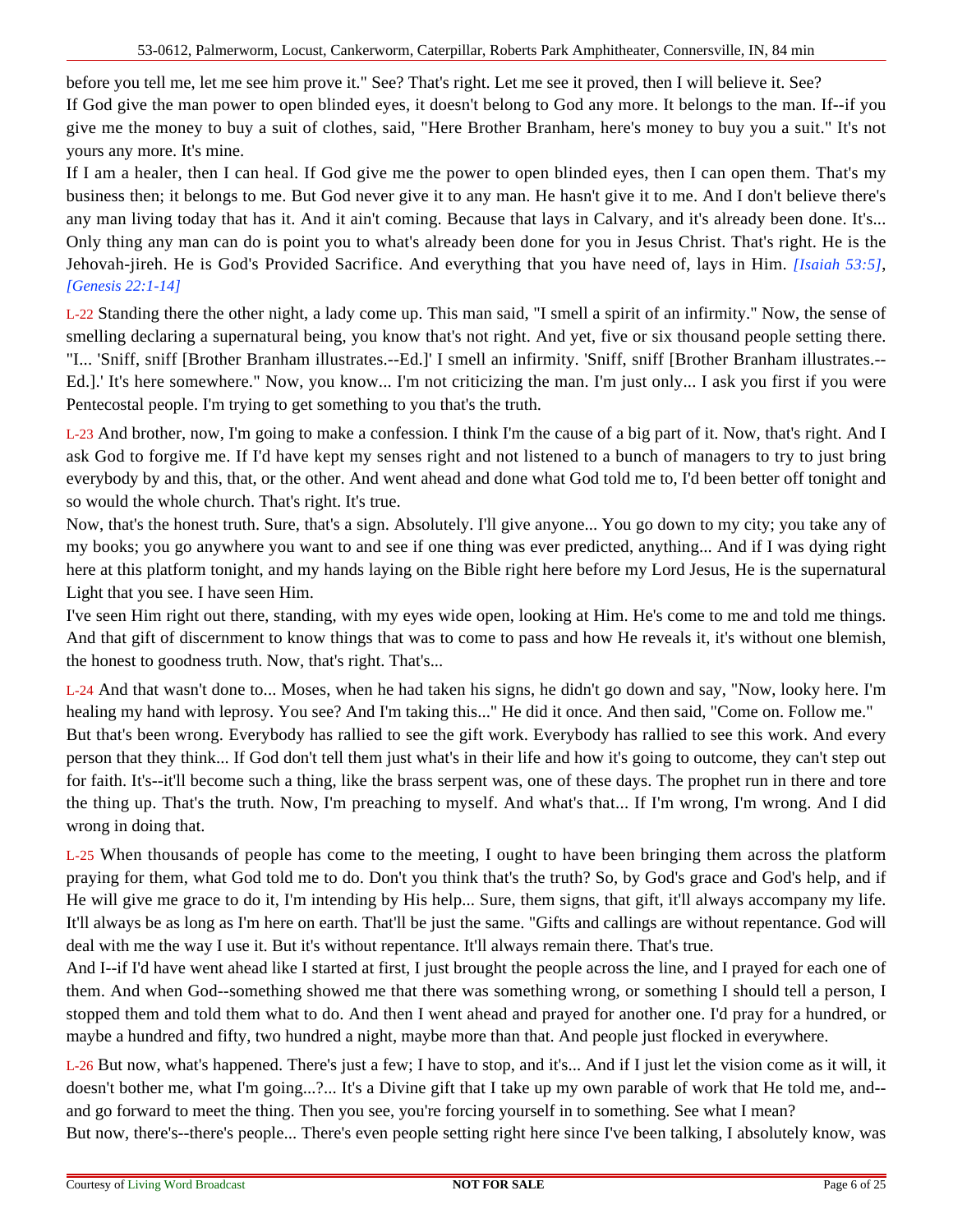setting right here and seen the Angel of the Lord stand over them in a vision, know what is wrong with them, standing right here in the platform, where I'm standing now. Now, that's the truth. See?

But I--I just don't say nothing about it, and I just go ahead and pray for the sick. And I think that's what I'm going to do by God's help. That's right. Go right around and start praying for the sick. And God says anything to do, well, then I'll do it. See? And if He don't tell me, then I'll just go right ahead and pray for the sick and go on. It's up to you to believe it.

L-27 And now, look. Through there, everybody seen the meetings. When I first started, there was a lot of tinsel on it. When I first started, why, there was tens of thousands of people that'd swarm out everywhere. Then everybody begin to get... three or four of these Pentecostal groups, one of them said, "Come, go with us. We're the--we're the larger group." The other one said, "No, we--you... We--we got the most spiritual people."

I stood in the breach and said, "We are brethren." Not my--what this group was, what that group was. We are one in Christ Jesus and--and quit the fussing about who's this and who's that. See? You're getting just as formal as the rest of the churches by it. You see? And course, it will. And finally be laid on the shelf, just like the rest of them.

L-28 But, children of God, you who are in the church, don't let your little churches fall like that. Stay in it and stay spiritual. And look at the next man across the street and recognize him as your brother. Yes, sir. That's right. No matter what church he belongs to.

If he is a Methodist and got the Holy Ghost, shake his hand and say, "Hello, brother." Baptist, Presbyterian, or Roman Catholic, no matter what he is, if he belongs to the Church of God, Assemblies of God, Pentecostal United church, or whatever they are. Everybody's brothers in Christ Jesus when we become borned again of the Spirit of God. That's right. And there's no difference in us. God's set some in the Church for certain things. But there's no difference in the whole overall picture. Amen. All right. *[Acts 2:37-39]*

L-29 You believe that? Say, "Amen." Will you pray for me and--and the success, that God will help me? And by my... Friends, if I got anything that I think is wrong, I'm going to confess it right here, not wait to get up yonder. I'm going to tell it right here. That's right.

And I've been honest with you. And I'm trying to be honest. I--I want to be honest. And I--if I am honest with you, I'll be honest with God. And if I'm not honest with you, I can't be honest with God. That's right. 'Cause you're the purchase of His Blood.

The way I treat you, that's my attitude towards God. I've often wondered what I would do if I had a little charger that had two drops of the literal Blood of Jesus that fell at Calvary. How I would embrace that and how close I would walk with it, that I didn't drop it or anything.

Do you know in the sight of God, I've got a greater than that here before me tonight? I've got the purchase of His Blood. He loved you more than He loved His own life. He gave His life for you. So, how must I handle you? I must be honest and sincere. And I think maybe we'll just start...

L-30 And you men and women here, just preach the Gospel. Don't claim nothing that you can't back up. For Satan's going to bring you to a showdown. That's exactly right. That's right.

Like people trying to impersonate the Holy Spirit. Many of them has went out and spoke with tongues and claimed to have the Holy Ghost and done everything there was to be done. That's right. They didn't have the Holy Spirit to start with. That's right. But they was just trying to impersonate some--act like somebody else.

You be just what you are. And God help us to see the day when everybody will be what they are. Just exactly. That... Anything I despise, is a hypocrite. That's right. And God hates the same thing. It'd be better for an infidel, would have a better chance getting to heaven than the hypocrite. Now, you know that's the truth. An infidel's sincere heart and couldn't see it... I believe that's the truth.

L-31 Now, let's be sincere. And let's be just what we are. If I wasn't for Christ tonight, I'd be against Christ. I'd be against Him. And I'm--I'm for Him. I believe Him. I love Him. I'm ready to die for Him right now. Because I believe Him.

And I believe Divine healing, and I know it's right. And that's why I'm here declaring it. If I didn't believe it, I certainly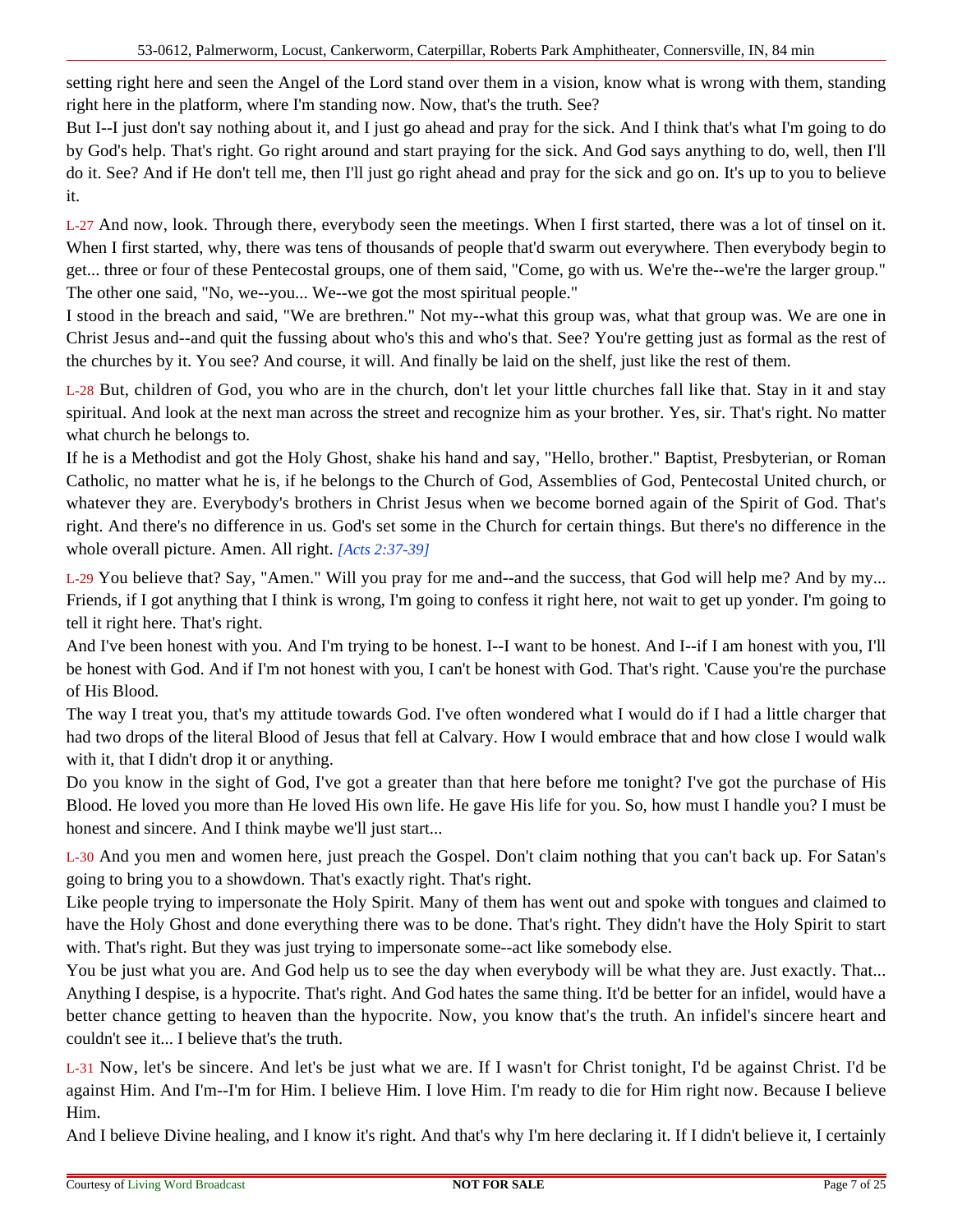wouldn't be here trying to say something that I didn't believe in. I'd be here declaring just what I thought was right.

If I could join up with the fundamental groups and say that the Church of Christ and the--many of the others that doesn't believe in Divine healing... And--and their way, if I could believe that was the truth, I'd be right with them tonight. It's exactly.

But I do not believe that they're Scripturally right, so I believe that God's Word here proves Divine healing. I believe the Holy Spirit... The proof of the pudding is the eating thereof. Look what God is a doing. See? And I know it's the truth and that's the reason I'm with this group tonight. Is because that I believe they've got the real absolutely charm of God's love in their hearts. I believe it.

I believe they need a lot of good sound teaching, but I believe they got the Holy Ghost. I believe that. That's the reason I'm with them. That's the reason they sponsor meetings, because they believe in the supernatural. And that's the group...

L-32 Some great fellow... Well, I'll tell you who it was then. It was Dr. Sandon, in the Billy Graham's teacher of science. He was setting in my house a few weeks ago. Signed his book. He said, "Brother Branham, that's the most marvelous thing." He set in there, and God revealed his life to him, told him what he had done back when he was a child and things, you know.

He said, "That's the most marvelous thing I ever seen." He said, "My!" Said, "The only thing it is, Brother Branham, you fool around too many..." Said, "They tell me you... Just about half of your groups or more in Pentecostals."

I said, "What if I come to Wheaton? Will you sponsor it?"

Said, "Well, of course..."

I said, "That's what I thought." Uh-huh. Well, of course. It's the Pentecostal people who believe it. And where the carcass is, the eagles will be gathered. Exactly. That's right. God help us. Send us teachers that'll straighten... to--to get these old middle walls of partition broke down, so we can get to be one in Christ Jesus, so the rapture can take us home. Get it over with. Amen. *[Matthew 24:28]*, *[I Thessalonians 4:13-18]*

L-33 I feel like preaching a few minutes right now. Amen. Let's read some over in Joel now. And then we're going right straight to the prayer line. And as soon as the--a few comments.

Over in the book of Joel... I was setting out here on the side of the road a while ago. Billy and I had come up, and he come in to bring the books in and things.

And say by the way, if you know anybody that wants books, remember tomorrow night is the last night. I respect God's day. I don't sell on Sunday. There's no literature or nothing that's sold in our meetings or nothing on Sunday. No, sir. She closes up Saturday night. If you won't get a book now, and been think, "About Sunday night, I'll get it," get it tomorrow night. I thank you.

I'm not a book salesman. I don't--I don't sell books, friends. If I didn't think that would help you, I wouldn't say one word about it and wouldn't even have it published or permit it to be published. And they're not my books. I buy them at forty percent off, and--and bring them here and sell them to you. That's exactly for handling charges.

Gor--that book belongs to Gordon Lindsay. The other one belongs to Julius Stadsklev. And I just send and get them by the groups like that. Then I--and then give them... And I get them forty percent off, then send them out like that. And give them out to the people. That's the truth.

L-34 And the picture, I just have it printed. And that's just handling charges, exactly. And that... Get a permit to have so much printed and then send them out like that. Not one thing...

And friends, it's the truth tonight. I've had as--as much as a million five hundred thousand dollars give me at one time. And if I had to rake up tonight anything over... If I had to rake up over five hundred dollars tonight, of my own personal money, I'd have to be shot. If--if that's what it's taken. That's...

L-35 Somebody over in Calgary, Canada give me enough money, twenty-eight thousand dollars to build a house. And here's my people right here from the church, who knows it. And here's the trustees. Some of them setting right here that's acting on the board right now.

And when they built that house, I looked at. A nice little picture room and house up there and I thought, "That's beautiful." And I--I said, "I don't deserve that, Lord." And I turned it over to the Tabernacle. And it belongs to them,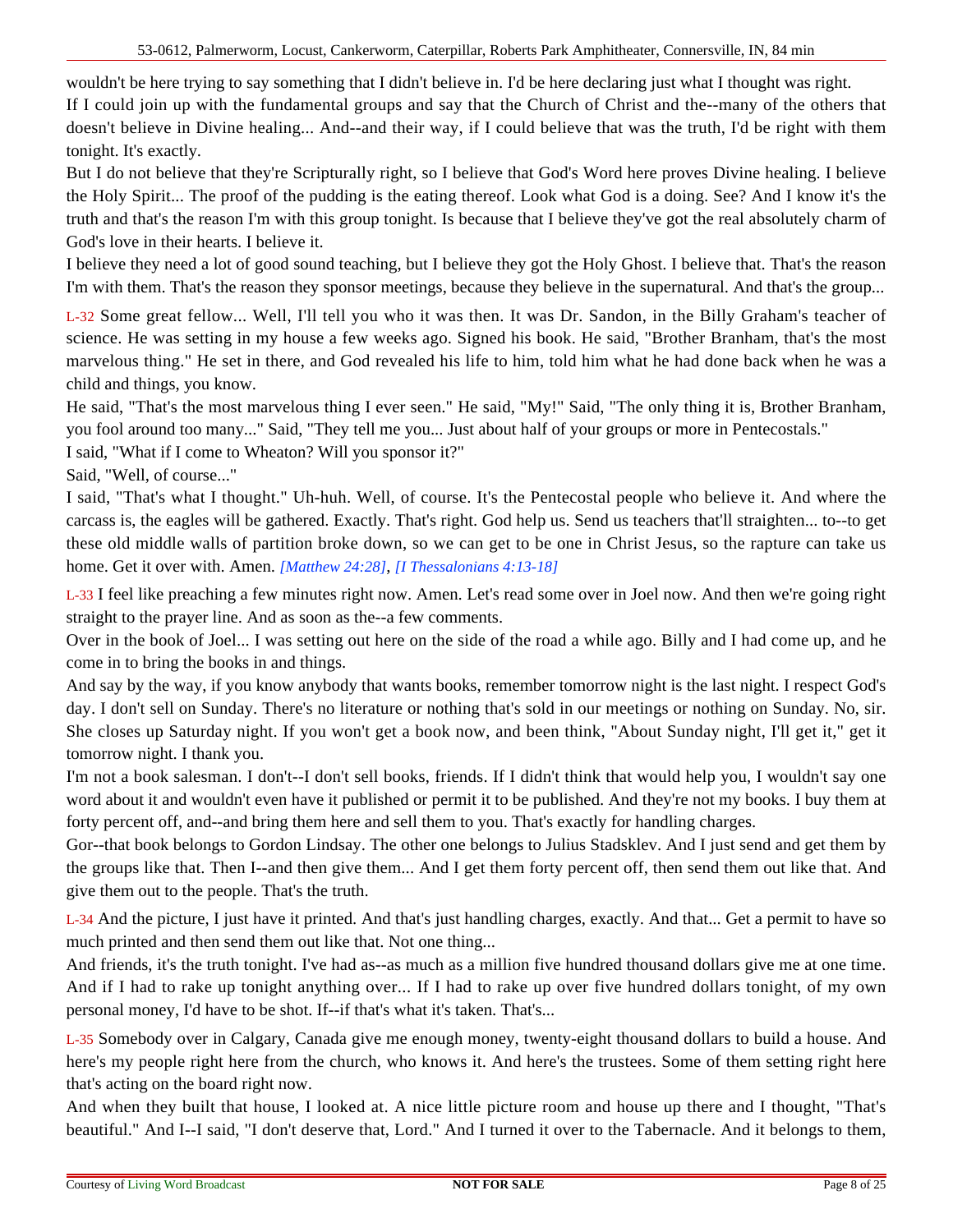not me. I've brought nothing in to this world; I'll take nothing out but my soul before God. And I want it to be clean and pure when I hit in that day.

L-36 And I have taken no money from no peoples. That's exactly. And could have been a millionaire tonight, if I'd took the money. It's not what I beg but, what people offered me, to give me. And I wouldn't do it. No, sir.

And I feel the same way tonight. Before God, I tell the truth. God knows it. And I've shu... And I have--covet no person's money or anything they got. The only thing I want is your favor, so I can tell you about Jesus Christ and--and His glory. That's true.

L-37 All right, Joel 1. Let's read real... a few moments now to--about the prophet. And then we're going to speak just for a moment, and then go right into the service and call a great group of people here tonight. And I believe God is going to do the exceedingly abundantly above all that we could believe or think. You believe that? All right. Now, before we open His Book, let's bow our heads and talk to Him just a moment.

L-38 Heavenly Father, we thank Thee tonight for the promise of the Holy Spirit. I pray that You'll bless this little group. In these next few moments of speaking, may the Holy Spirit... We're not able to open this Word, Lord. John saw it over there, One setting on the throne. And He had the Book, and there was no one that was able or worthy to open the Book or to loose the seals thereof: no man in heaven, no man on earth, or no one beneath the earth. Oh, he wept much.

And then he heard a Lamb bleating. And he looked, and it was a Lamb as though It had been slain from the foundation of the world. And He was worthy. And He went and took the Book out of the right-hand of Him that set upon the throne. And loosed the seals thereof and opened the Book.

And O Lamb of God, come tonight. And as I turn back these pages, open the Word to us, Lord. Loose every seal, and may the Spirit of God move in this building tonight. Convince sinners of their wrong. Convince those who are without the Holy Spirit that they will receive It. Convince unbelievers that they are in error. And heal the sick. For we ask it in Jesus' Name. Amen. *[Revelation 5:1-14]*

L-39 Joel 1, beginning with the 4th verse, I want to read a little Scripture. I don't have time for much more. And about fifteen minutes talk, and then we'll have about thirty minutes of seeing how many we can pray for. And tomorrow night, likewise, the Lord willing.

**That which the palmerworm hath left... the locust has eaten... that which the locust has left... the cankerworm has eaten... that which the cankerworm has left... the caterpillar has eaten.**

**Awake, ye drunkards, and weep; and howl, all ye drinkers of wine, because... the new wine... is cut off from your mouth.**

**For a nation is come upon the land, strong, and without number, whose teeth is the teeth of a lion, and he has--has the cheek teeth of a great lion.**

**And he has laid my vine waste, and is breaking my fig tree: he has made it clean bare, and has cast it away; the branches thereof are made white.** *[Joel 1:4-7]*

God bless His Word. And may It do as He said, not return to Him void, but accomplish that which It's purposed for.

L-40 During this time of Joel's prophecy here, the Church was in a terrible condition: backslid, just prior the coming of the Lord, the first time. And how that the Spirit come upon this prophet and he--he foresaw things. And he saw the--the condition of the Jews. And he saw the condition of the Church in this day.

Now, this prophecy, of course, like all other prophecy, has a compound meaning. A prophecy sometime has a natural meaning. Then it has a spiritual meaning. Now, of course, the natural meaning of that, even Dr. Scofield in his footnotes (I'm not a Scofieldite) but--but however, in his footnotes there, he gives that it meant when the Syrians come over and invaded. That's true.

But it also had a--a meaning of--of the last days, towards the Armageddon, the coming up of the last days, the condition of the Church spiritually in the last days. *[Revelation 16:12-16]*, *[Joel 1:4-7]*

L-41 And while I was setting out this afternoon reading. I thought... I happened to turn over to Joel, and I thought... The Lord just spoke to me, something about Joel there and that palmerworm, cankerworm, caterpillar, and locust. And how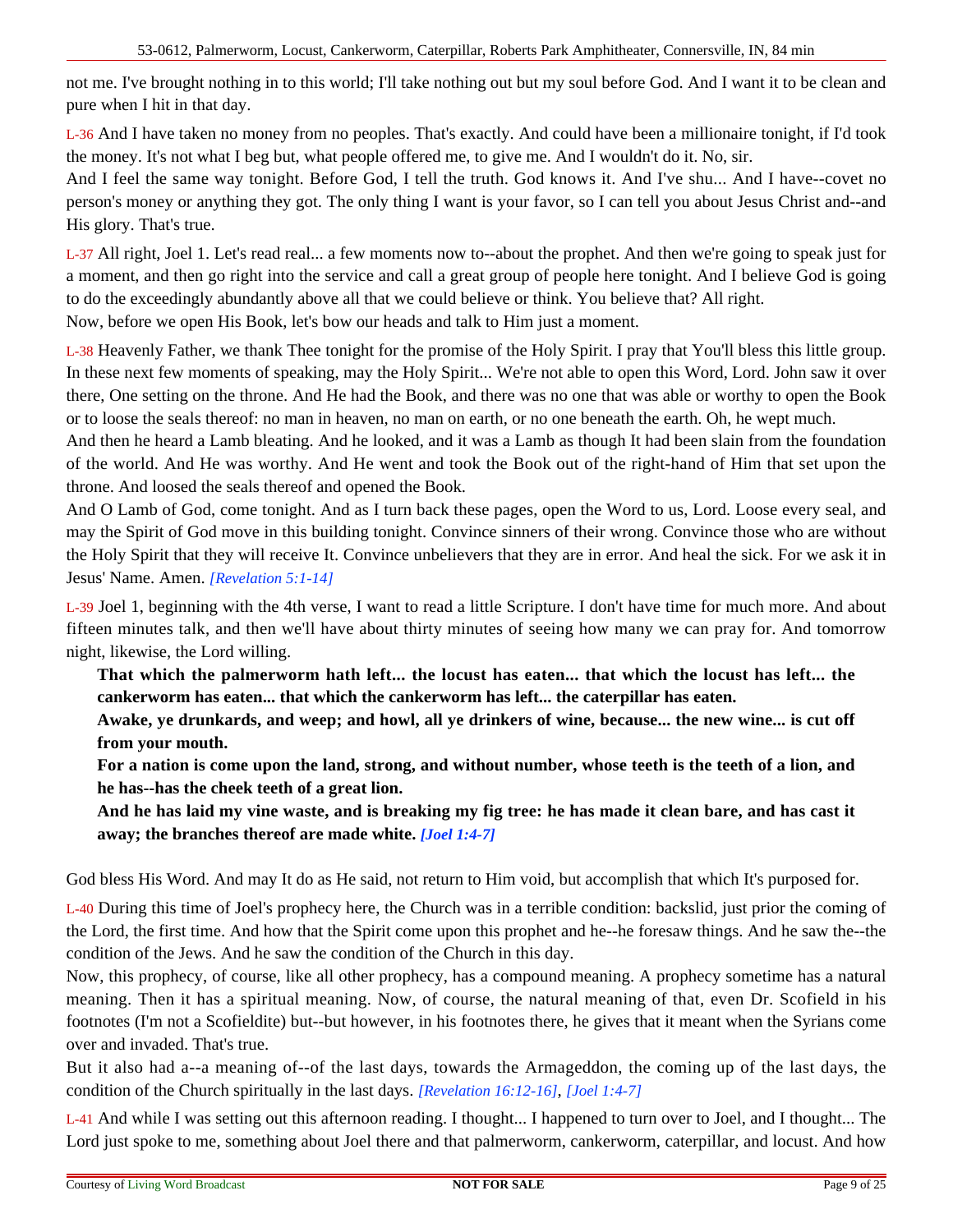it had stripped the tree.

Now, that tree was represented again in Matthew 24, when Jesus spoke of the tree. The tree is always... The Jewish Church has always been the fig tree. We are the... That's the tame tree and the wild tree. And we were the wild tree which was grafted into the tame tree.

And Jesus spoke up there in Matthew 24, "When you see the olive tree--or the fig tree, rather, putting forth buds, you know that spring's nigh." Likewise, see, when you begin to see the Jews returning to Palestine, in other words, know the time is nigh, even at the door. *[Matthew 24:32]*

L-42 Here some time ago, I was speaking with an infidel down on the street. And he said, "Preacher, I can prove to you that the Bible is a lie."

I said, "You can't. I just don't believe..."

He said, "It contradicts Itself."

I said, "I want you to show it to me." See? I said, "It isn't there."

He said, "If I'll prove to you that that Jesus of Nazareth told something wasn't true, will you believe it?"

I said, "I don't believe you could do it. Anything that's proved is proved. But" I said, "I don't believe you can do it."

He said, "I'll prove it by His own Words."

I said, "All right."

He said, "Looky here, Jesus of Nazareth..." He studied to be a Roman priest and got sour against the thing. And went back out into the world and become a perfect infidel. And was standing... I was on one corner preaching, he was up in the little lot there in New Albany, out in the park, with a Bible laying there. Said, "That was the orneriest Book was ever written. It ain't even... shouldn't be put on--in public literature, out amongst public literature and things." Said, "Oh, it was so deceiving. It was..." all he called it. And me down on the other corner, preaching the Gospel.

L-43 He come down there with a big chew of tobacco in his mouth, he said, [Brother Branham makes a spitting noise.-- Ed.] almost spit on my feet. Said, "You mean to tell me that you believe there is a God?"

I said, "Yes, sir."

And he said, "If I'll prove to you there is no such a thing as God, will you accept it?"

I said, "Yes, sir."

And I was, well, just a kid then. And I--I didn't know too much about the Scripture. So, he... I don't yet tonight. But I know the Author of it; that's the main thing. So then, he said, "Well, how many senses is to the human body?" And he was a smart man.

And I said, "Well, you know."

And he said, "I want you to say."

I said, "Five."

He said, "Name them."

I said, "See, taste, feel, smell and hear."

Said, "All right. If He was a human God now, as they claim He was. He was made manifest here among us. Then one of these five human senses ought to declare Him." And he said, "Is that right?" Well, a gang of people, the infidel and preacher together. So, you know what it caused. Here come everybody running up. You see?

L-44 And he was standing there, some groceries under his arm. And I'd just come out of a store from getting some sandwiches. And he said, "Well, isn't that right?"

I said, "Well, that sounds reasonable, why?"

He said, "All right. Did you ever see your God?"

I said, "Well, yes, sir. One night..."

He said, "Now, let me see Him."

And I said, "Well, of course, you're lost."

Said, "We ain't talking about faith. I want... My sense of sights just the same as yours. And if you've seen Him, let me see Him."

I said, "Well, I saw Him by vision."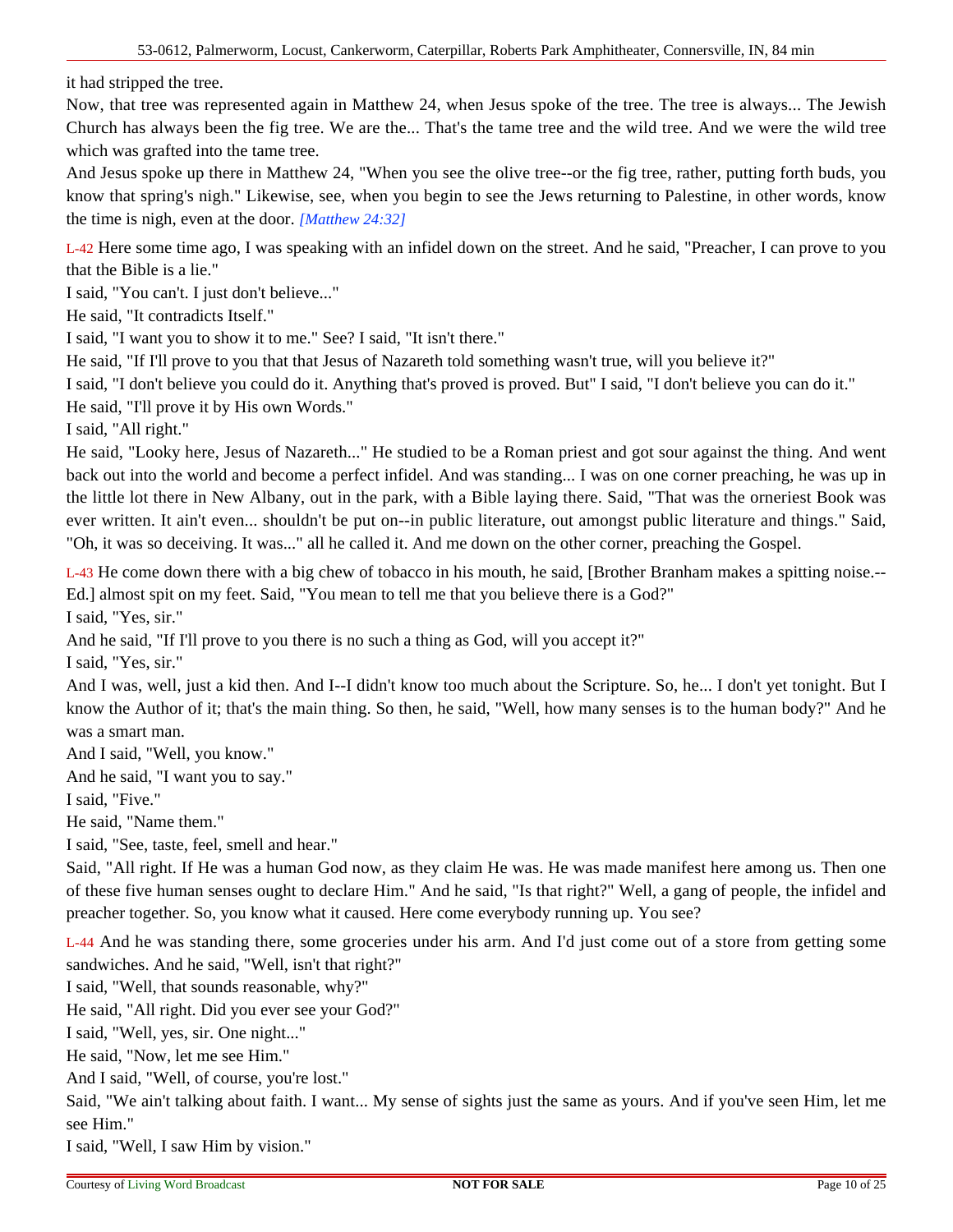He said, "Well, let me see the vision."

And I said, "Well, you don't..."

"Oh," said, "not believe now. No, no. You can't cut me off." He said, "You never did see Him. You never did feeled Him."

I said, "Oh, I felt Him."

He said, "No... Well, if you felt Him, let me feeled Him." Said, "My sense of feeling is just as good as yours. And it's the same sense." Said, "Bring Him here, let me feeled Him here, and I'll believe Him." Said, "You said you felt Him." I said, "I feeled Him in my heart."

He said, "Well, let me feeled Him that way."

I said, "Well, if you'd get down and believe..."

He said, "No. Not your psychology. I want to know truth." And He was holding...

L-45 Well, I knowed I wasn't up against no little boy. And he chewed that tobacco, you know, and spit down like that. And I said, "Well, don't spit on my foot, sir."

And so, he said, "Well. See?" Said, "Well, you are all tied up here, aren't you?" He said, "You never did see Him, feeled Him, taste Him, smell Him, or hear Him. And therefore, if none of the five senses won't declare Him. Then there's no such a thing, and quit your nonsense around here, deceiving the people."

I thought, "Oh, my."

He said, "Now, if He is a human God," said, "you believe that He was human?"

I said, "Yes, sir. I believe that Jesus Christ was human."

"And He rose from the dead and He is among man to..."

"Yes, sir. I believe that."

"He rose from that body?"

"Yes, sir. That's--that's right."

"All right. Now, let me see Him. Let me see one of the senses declare Him."

L-46 And oh, he had a pretty stiff argument. And I thought, "O Lord." I had been preaching about three months then. And I thought, "What am I going to do?" I said, "Lord, You told me take no thought what I'd say. That You said You'd add it at that--at that time." And I thought, "Lord, what can I do?" In my heart I was praying. I begin to see something. You know, they say, "Give a cow enough rope, it'll hang itself." So, that's about right. So, I begin to see something moving up, the Holy Spirit moving. I said, "That's true." I said, "I--I certainly... I--I believe you got..."

"Oh," he said, "you're begin to come to yourself, aren't you?"

I said, "Maybe I am." And I said, "I--I tell you; you're really a smart man." I said, "You got a good mind, buddy." He said, "Well, my mother never raised no fools." And he spit like that. *[Matthew 10:19]*, *[Mark 13:11]*

L-47 And I said, "Well," I said, "you're really a smart man. You got a good mind."

He said, "Sure, I got a good mind. Now, get away from all that kind of stuff."

I said, "Just a moment. Did you say you had a mind?"

He said, "Why, sure."

I said, "I don't believe it."

And he said, "Well, what's the matter with you? You must've lost what you had."

And I said, "No." I said, "If you... Is it a human mind?"

He said, "Why, yes."

I said, "Now, come on. I was gentleman with you; you be gentleman with me." I said, "You wanted to embarrass me. Now, come on. Was it a human mind?"

He said, "Why, yes."

I said, "If it's a human mind, one of the human senses then ought to declare it." I said, "How many senses of the body?" He said, "Well..."

I said, "You name them. How many is there?"

He said, "Five."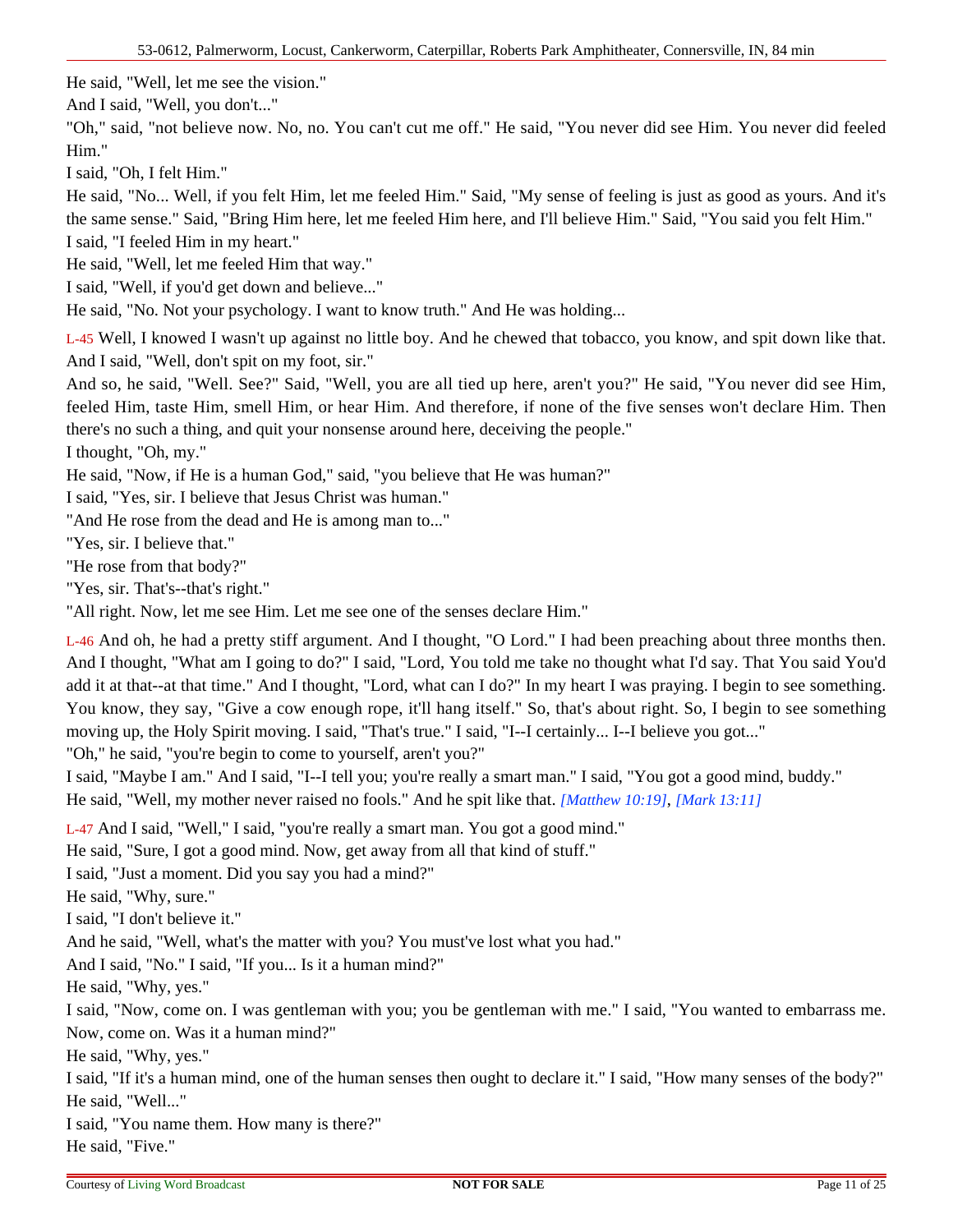I said, "What are they?"

He said, "Well, we just..."

I said, "You say them like I did." See, I was holding my point to him.

He said, "See, taste, feel..."

I said, "Did you ever see your mind? Smell your mind? Taste your mind? Feel your mind? Or hear your mind?" "No, sir."

I said, "Then you haven't got any mind? That's right. You're just absolutely..."

And he said--he said, "Well, I know I got a mind."

I said, "I know I got a God too." And that's just exactly. Amen.

And I... One of the boys was standing there, had a rose pinned on his lapel. And I pulled the pin out like that. And I thought I would have a little fun out of him then. I walked over where he was. And I said, "Now, you see what I mean?" And I stuck him on the arm. I...

He said, "Hey!"

And I said, "Did you feel that?"

He said, "Yes."

And I said (he was going to slap me then), so he said--I said, "I didn't feeled it." I said, "I didn't feel it."

He said, "Let me stick you."

And I said, "That's what I thought."

That's right. You accept the same Christ I--I've accept, and now you will feel Him the same way I feeled Him. Just exactly. Let the pin stick the other way.

L-48 It's possible you can be setting here (every one of us has got the same senses) and you can have such a headache that you can't hardly set still. And I wouldn't have no headache. How do I know about your headache?

It's something dealing individual with you. And how the Spirit of God can come down into a group of people and can baptize that person in such a way that the power of God carries them to where they don't even know where they're standing. And the next person sets around them, know nothing about it. That's right. *[Deuteronomy 4:12]*, *[Acts 22:6-9]*

L-49 Doctor said, to me not long ago, said, "Billy, don't you think them people, them Pentecostal people is just excited?"

I said, "No, sir. I don't."

He said, "Well, what makes them... That's nervousness, because they scream and holler and go on."

I said, "Doctor, you mean to tell me that the nerves can be excited without something to excite them? Something has to excite them.

"So--so what's there?"

I said, "The unseen force of the Holy Ghost moving among us. It excites that borned again Spirit." Right. It brings an excitement to that spirit. The power of God foams down through. Faith cometh by hearing. The Holy Ghost takes the Word, spreads It out over the people to catch It, with a power--that regenerated borned again Life. Something has got to cry out. Right. *[Romans 10:17]*

L-50 Joel seen the day coming when that would be changed. When they'd adopt... God help the day when they have come and dop--adopted theology in the stead of the baptism of the Holy Spirit. God help the day when you--when you took away tithings from the church, and--and boiled up some old tough rooster and sold it for fifty cents a plate, to get money to pay the preacher. It's a shame. You...

God help the day that when you've--when you substituted for the upper room, a supper room. God help the day. That's right. What we need today is a good old fashion Saint Paul's revival in the Bible Holy Ghost preached back in It's power and simplicity. *[Acts 2:1-15]*

L-51 Not long ago, I was thinking. I was way up in Canada, and I was riding one night. I'd been way back, about forty or fifty miles. Thousand miles from a hardtop road, last fall. Was back there a hunting. And I was riding out through the moonlight, and I come to where there was a big old burn-over. And there was a great big bunch of great big tall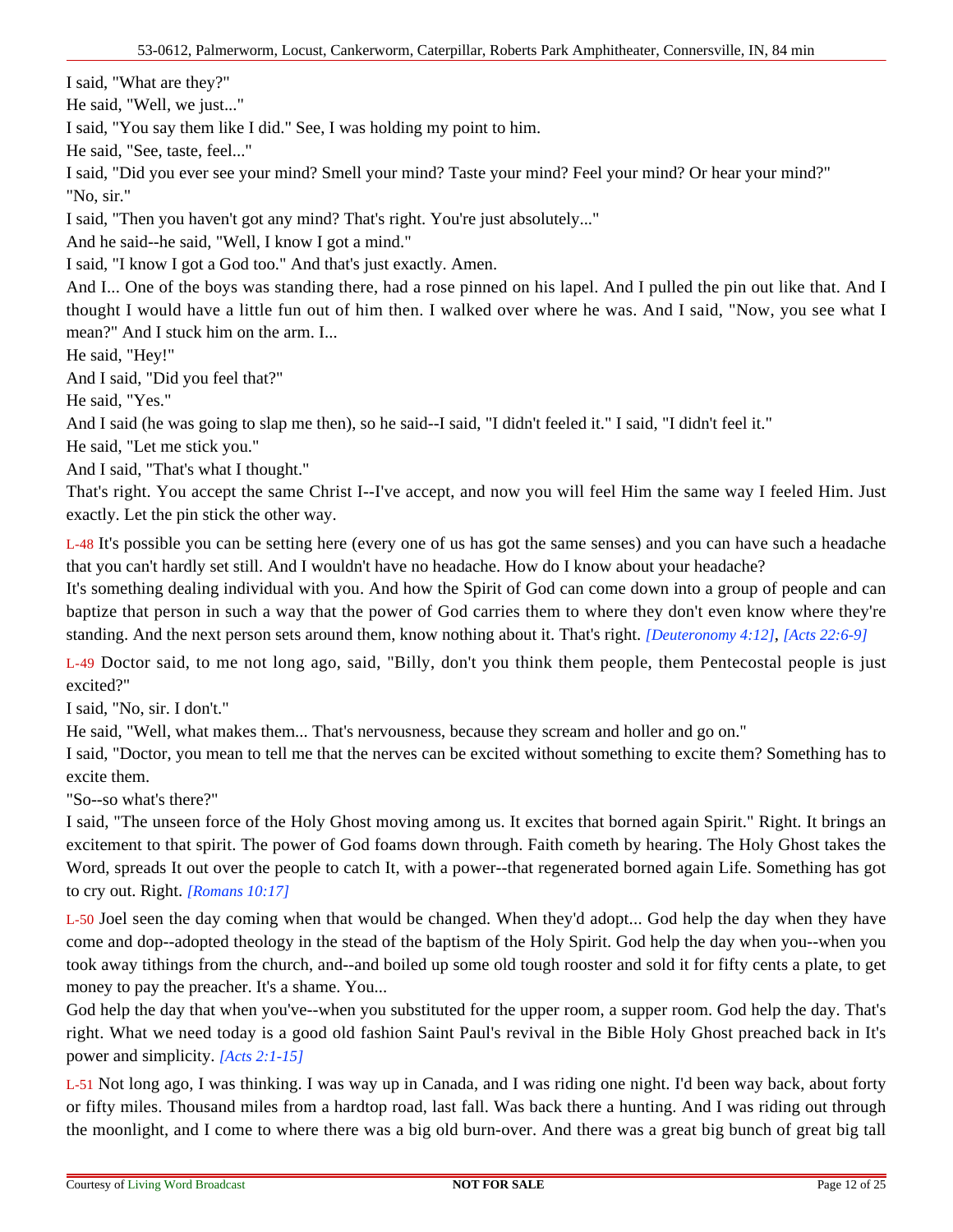stately pines. And the moon was shining on them. It looked like a graveyard, a spooky-looking place.

And there come a wind coming down. And the wind begin to hit them and they'd go, "Mooood," just a mournful sound. I stood and looked at it a little bit. And I thought of this Scripture right here. Yes, sir. Those trees puts me in a mind of some of these great big fine spired churches standing up here, but just as dead as a doornail. Even the palmerworm's eat all the bark off of them and everything else. The fiery trials has blazed all the Spirit away from it. And there's nothing left but a big statue, just as dead as can be.

And when the rushing mighty wind comes from heaven, the only thing they can do is groan, and carry on, and say it ain't so (That's right.), hardly knowing anything. That's right. They say, "Days of miracles is past." Just every time God sends a revival, and signs and wonders begin to come up, and fall around the people, and things like that, they say, "Oh, the days of miracles is past." *[Joel 1:4-7]*

L-52 What the palmerworm left, the caterpillar eaten. What the Methodist left, the Baptist eaten. What the Baptist left, the Presbyterian eaten. What the Presbyterian left, the Pentecost eaten. Till it's got to a place, God... Why, you stripped the tree of everything it's got. All the power, all the joy, all the good things that God give to His Church on the day of Pentecost, they've tore it out. Nothing left but a big church name. Haaa. Hallelujah!

Brother, let me tell you what this world needs tonight is a gulf, a Church. Now, the old dead tree is standing there. Oh, sure. "We got a name." Sure. You was once a tree but what about now? That's the Pentecostal church too. Got the hardest kick I ever got about Divine healing, was from a Assemblies of God man. That's exactly right. He told me that he... *[Joel 1:4-7]*

L-53 We had a armory down at Hot Springs, Arkansas, and we couldn't have enough seats. We had several thousand people. He had a great big lot of seats. He said... And anybody that believed in Divine healing, couldn't even set on his seats. Oh, my. What a shame.

What's the matter? Watch the same thing. You've took the route of the dead tree. What the palmerworm left, the caterpillar eaten. The Baptist took the shouting away from the Methodist. And one eat this, and one eat that, till they stripped the church down till they got them setting just as dead as a doornail (Right.), no Spirit, no shouting, no joy, no peace, no healing, no nothing. How? Oh, my. What the Methodist left, the Baptist eaten. What the Baptist left, the caterpillar eaten, or some other church. And this one eat this, and this took that away, and this took that away. You haven't got nothing but just a church creed. Hallelujah! You know that's the truth. That's the truth. *[Joel 1:4-7]*

L-54 What one left, the other eat. Until you ain't got nothing but a big dead tree. And every time God sends a big rush of glory down, you just set there and moan, and say, "I don't believe it. It's psychology. It's this. It's that. It's this. It's that." And...?... will move... Dead from the roots up: twice dead, plucked up by the roots. It's a sad looking day. *[Jude 1:12]* When Joel looked at that and saw that, he said, "But God said, I will restore, saith the Lord." Hallelujah! If that wasn't in there, I wouldn't know how to preach it. "But I will restore, saith the Lord." *[Joel 1:4-7]*

L-55 I happened to look that night there when that wind was a blowing through, how stiff, and starchy, and dead it was, setting there moaning and groaning. When... Didn't have no life to bend with it, no bark on it to make it flexible. It was just there moaning and groaning on account of the wind. Huh. My, my. "Dr. So-and-So said so-and-so." Oh, my.

But I happened to notice, down underneath there, was some undergrowth coming up, some little bushes about like that. They had life in them. When that wind begin to hit them, they was just twisting, and ringing, and shouting, and having a glorious time. Let me tell you, brother, God's going to raise up a generation of people out of all this dead stuff that's going to restore, saith the Lord.

God's going to raise up people who believes in signs and wonders, going to raise up people who's got joy unspeakable and full of glory. And when the rushing mighty wind comes, it gives right in to it, and frolics, and dances, and glorifies God. Hallelujah! Green leaves a clapping their hands and having a wonderful time and... Well, what a frolic that little undergrowth was having. But that big old tree, standing there just moaning and groaning: same wind. *[Joel 1:4-7]*

L-56 Look, the same wind was making one moan and groan, was giving the other one a big time. And I happened to think, "Well, what's this one doing?" And every time that little tree would twist, what would it do? It would pull the roots, loosen up the ground (That's right.), so it could grow deeper and get a better hold. Hallelujah.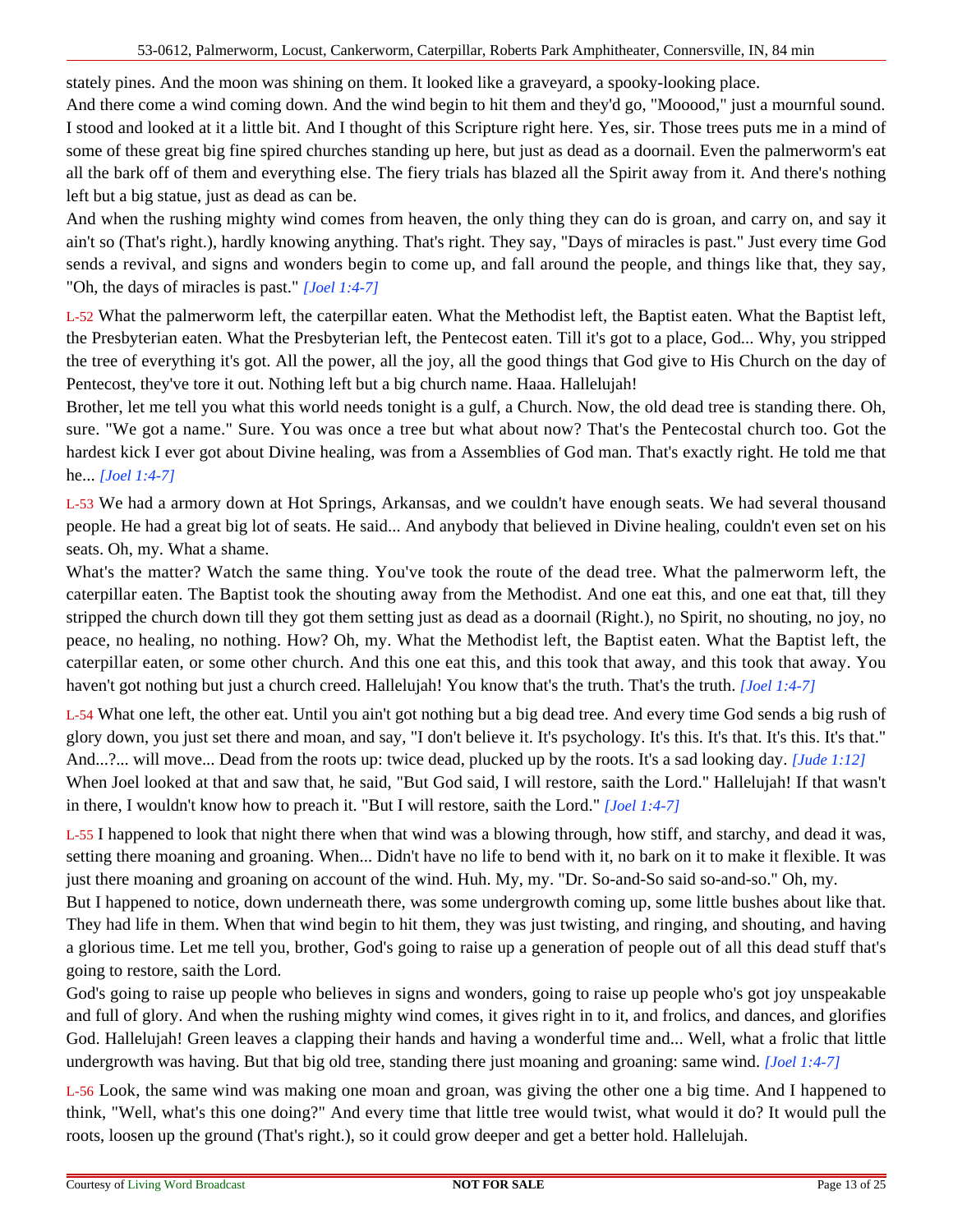And every time God sends His blessings upon a borned again man or woman, it only loosens up the roots to grow deeper, higher, better, freer, glorify God. "But I will restore, saith the Lord."

Where that one was burnt down, the other one is going to grow up as sure as the world. Amen. If there ever was a needy time, it's right now. Men and women are waiting... going away over yonder somewhere. That's the reason I'm trying to get into Africa. *[Joel 2:25]*

L-57 They take a man and teach him the language of the native. They take him about ten years in college. And it takes him ten years over here. When he comes out, if he goes to the foreign fields, he has got to have a cane to walk on, he's so old.

Brother, the only thing you need is a baptism of the Holy Ghost and a honest heart. Amen. You know that's the truth. Wait for nothing. God called you, get going. Ride on the street, tell somebody. We need another Stephen day. When God sent Stephen down there, where they tried to kill him and everything else, he was like a house on fire in a windy day. Put it out if you can. The more you fan it, the worse it'll get. Hallelujah! It's the truth. *[Acts 2:37-39]*

L-58 Oh, I know you think I'm crazy. Go ahead, that's all right. I'm happy this a way. Let me tell you, brother. Yes, indeedy. If there is a time that we need to ever get to going, is today.

I think about back there in the time, when Moses back there... I was talking of him the other night. When God said... You say, "Well, wait till I can get ready." When God called Moses, he didn't have nothing in his hand but a stick.

God said, "What is that in your hand?"

He said, "A stick." Not very much.

But said, "Take that."

"How am I going down to whip that army."

"Well, what you got in your hand?"

"A stick?"

"Take that and go down. Whatever is near you, pick it up and go on." And away went Moses down there, a one man invasion to take over Egypt with a stick in his hand. God told him take what he had. *[Exodus 4:2-4, 17, 20]*

L-59 I seen not long ago; I was having a--a meeting in a football stadium. And as I went in, I read a little sign. It always struck me. It said up there, "It's not the size of the dog in the fight. But it's the size of the fight in the dog." And that's true. Amen.

It's what you've got in you, what your make-up is. Yes, sir, brother. I admire a little old Airedale. He is not very high, but he is all dog. I like that. I like a man when he is borned-again, no matter how little, or how uneducated, or what he is. He's all man. He's all God. He's out for the thing; He stands for it. Amen. That's what I like. A people, no matter how little you are, how you're called holy-roller, a off-cast, whatever it is, stand. Hallelujah! *[Acts 2:37-39]* 

L-60 I can see the time back there when old Samson was out there, he had a blessing of God upon him. And a bunch of Philistines got up on him. A thousand of them begin to run up on him. He didn't have nothing. Now, and all these Philistines standing there.

What if he said, "Now, wait till I get out and learn how to spar. Wait till I learn how to do this. Wait till I get--learn some fencing, know how to duel and so forth. Maybe I can get me a sword and come back. Perhaps in just a little while, maybe I'd can whip some of these Philistines." Ha! Not that. The only thing laying close to him was the--the jawbone of a mule. And he picked that up, and the Spirit of God come on him, and he killed a whole group of Philistines.

What we need today is get out and do something. There's a emergency on. We ain't got time to hang around and fuss around with the things. Let's get going. *[Judges 15:14-17]*

L-61 I think of old Shamgar during the time of the judges over there in Israel. Why he was over there and every man done right in his own sight. And the Philistines would come up, and take all they had, and go back with it. Israel would raised their crops, put it in the barn. Philistines would walk right up...

That's just like the devil. Rob you of everything. Some of you pastors get your little church built up, just about where you think it's right. And some old devil will come in there say, "Why, there is no such a thing as that old Holy Ghost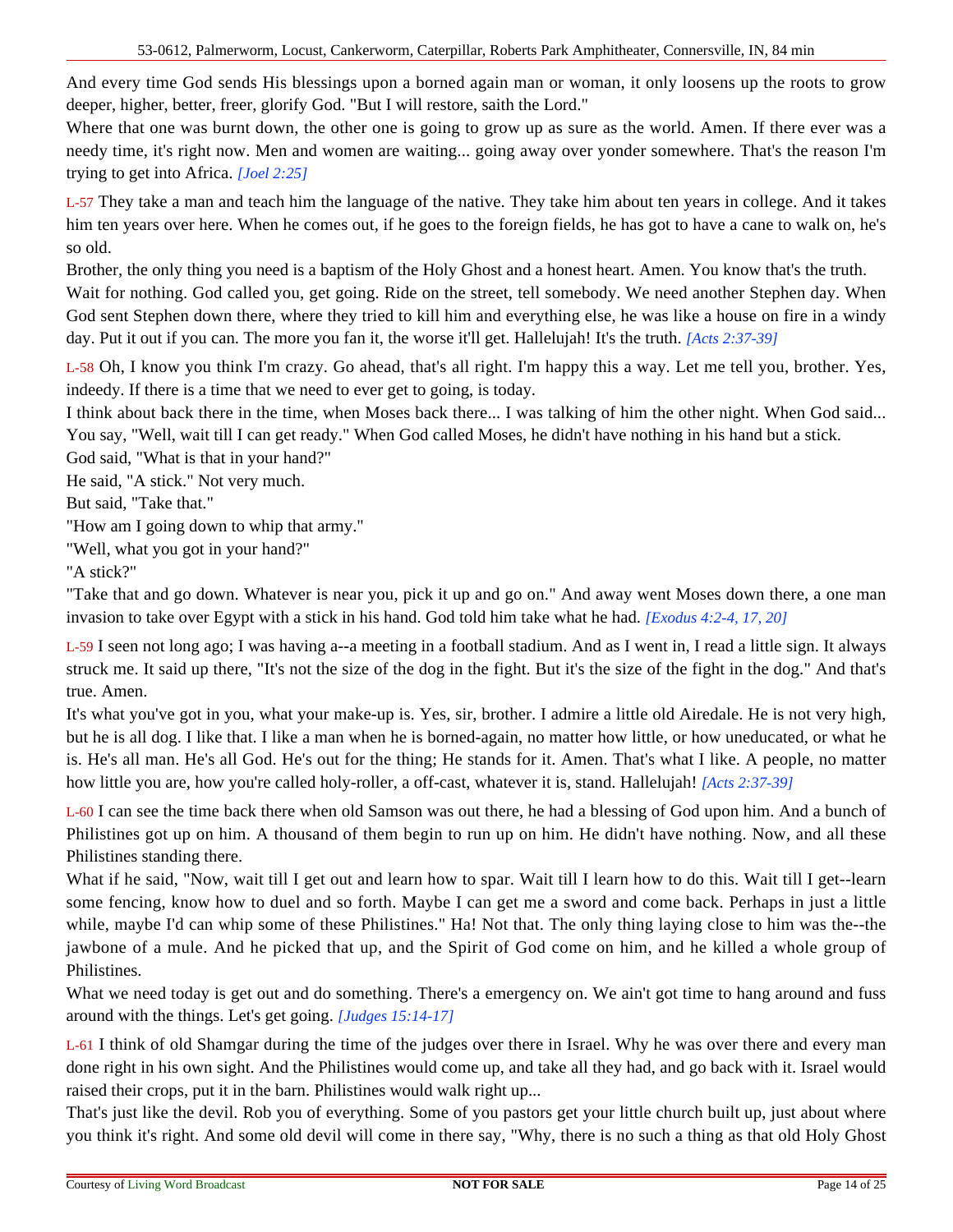religion. I don't even believe in no such a thing." Brother, what I mean to tell you, if you don't believe in getting angry then, let your righteous indignation rise up. That's right. Call black black and white white. That's true... *[Judges 3:31]*

L-62 I see old Shamgar standing out there. He had put in his... all these... He said... Not very much wrote about him in the Bible but what was wrote is enough. He was standing out there. Had his barns all fixed up and everything was just going fine. And he was standing there looking and thought, "Well, now maybe every year them Philistines has come. Maybe they won't come this year. And I see my family is all starving, and they look so poor and thin. But now..."

And while he was standing there, he heard a noise. He raised open the window and looked coming down the road. Here come six hundred armed Philistines. There goes his crops. Spear and armor. The big old heavyish feet there with the armor on. "Tromp, tromp, tromp," trained man, warriors from birth, spears in their hands, swords hanging on their sides. Six hundred, "Coming up, Shamgar. You had a nice crop this year. We're glad you worked for us." Here they come up like that. That's the way the devil does: take away everything you got if he can. That's him. *[Judges 3:31]*

L-63 Shamgar looked at him and thought, "Oh, here it goes again." He stood there and he thought, "Well..." Looked down at his poor little old wife, her little sunk-in face, maybe, and his little children. Their little sleeves were ragged. Their clothes were gone. His poor wife was starved to death. "What will the winter be this time." There it is.

"Now, all the... year after year they've come. And here they are coming again. I'm just... We just about starved last year. Now, they'll take what I got now. What will I do? Just what gleanings I can get out of the field." He stood there; he thought, "Here. Here they come, closer and closer." Tromp, tromp, tromp, these Philistines. *[Judges 3:31]*

L-64 After a while, they was... You don't believe in getting angry, then let the righteous indignation rise. He begin to get--feel it coming up on him. He said, "Here, I'm a Jew. I'm circumcised. I've got a right, for this land belongs to us." And I tell you, he wasn't a warrior; he couldn't wait till he learned how to fight. He was a farmer, he wasn't a fighter. But he knowed that he had--the promise of God was with him. And he was circumcised.

And if every man here tonight would realize that the things that you got, divine health and everything else, God gave it to you at Calvary. Every borned-again man is circumcised by the Holy Ghost. You have a right for every redemptive blessing. Let the devil rob you out of none of it.

Shamgar didn't have no sword. He didn't know nothing about it if he had one. He didn't have a shield. But he--if he'd a shield, he wouldn't know how to use it. But he reached up and got a ox goad. That's an old stick that's got a brass lump on the end of it, they beat the ox through the corral with it. And he jumped out of that window out there in the middle of that road against six hundred armed Philistines, and killed every one of them. Hallelujah! *[Judges 3:31]*

L-65 What was it? The Holy Spirit come on him. Hallelujah! There was a need; there was a emergency. Something had to be done. He couldn't wait till he got a education, learn how to fight, and be a warrior, and train up. He had to take what was in his hand and go do something with it. *[Judges 3:31]*

And brother, what's that close to you tonight? You've at least got the baptism of the Holy Ghost. This whole group here, you raised your hands. What's that? The greatest weapon you can put in your hands, with the Word of God behind It to back It up. Don't let them rob you. *[Acts 2:37-39]*

What the palmerworm left, the caterpillar eaten. But this tree will grow again. How, my, we claim to be Christians. How we claim to be warriors of the faith. *[Joel 1:4-7]*

L-66 I remember one time, I was reading this story where Caesar was going to make a great parade. And many was going to follow him. And there he was setting on his chair, just riding down the street. And when they did, he stopped over there, he said, "I want all of my officers tomorrow, to meet me here. And I want the one honorable man to ride by my side in this great parade tomorrow."

And all of the officers, they trimmed their plumes, and they polished their shields and everything. And they fixed their big tags on them and so forth. And they was passing by Caesar, each one with his big fine plume, walking straight and sturdy passing by. Caesar looked at them, and setting there...

And after while, a little bitty old doughboy, one of those little footman came by. And he was all cut, and scratched, and scarred, and bruised. He passed by, and just bowed his head, and started to run off, he felt so embarrassed standing before the great emperor. And he started to run away.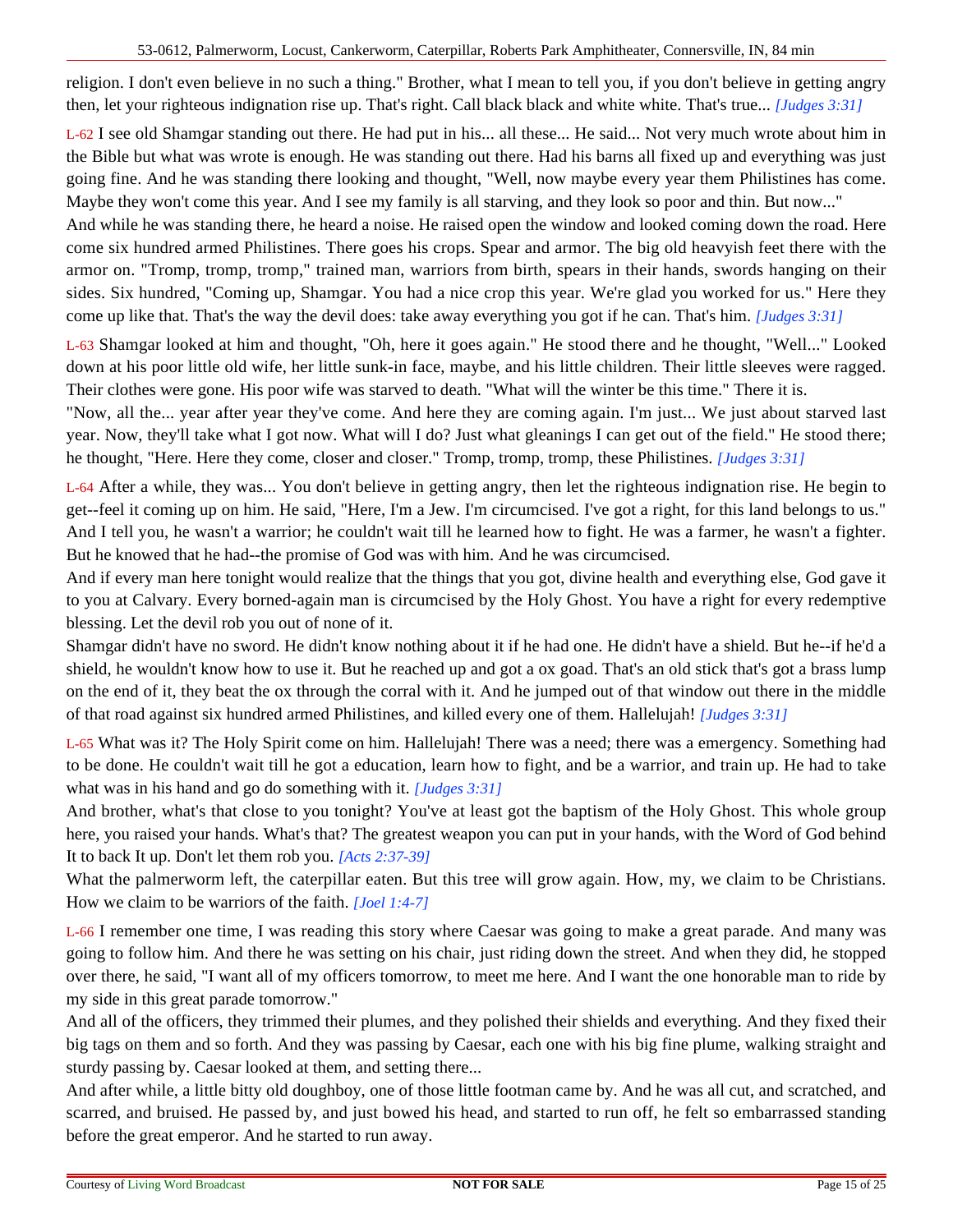And directly the emperor said, "Wait a minute." Said, "Who are you?" Said, "Come here."

He said, "Yes, my lord." He walked up to him and fell down like that. And he raised up.

Said, "My, you're cut up awful." Said, "Where'd you get all them scars and things?"

He said, "Out on the battlefield, fighting for my lord."

He said, "You climb up here and set down. You're the one deserves it." Enough about your D.D.D.'s. I want to show some marks of the power of the Gospel of Jesus Christ when I stood forward. Yes, sir. *[Galatians 6:17]*

L-67 Take your stand. Yes, sir. Show some scars. You ain't had no testimony yet; you haven't done nothing. Might as well get out and do something for God. Do something. *[Galatians 6:17]*

Here some time ago, I was reading of Jack Coy, an Indian guide out there in the West. And he was lost one day. And he couldn't find his way in. And he'd been lost, and his horse was about dead. And he was--she was--she was breathing heavy. All the water was gone. He was in the desert. And he was leading her, staggering. A Christian man, he knew it wouldn't be long until death would finally take them.

He was going along and after while, they hit a buffalo trail, where animals had been running. And so, he tried to--to get on the horse. Then he thought maybe they'd go to water, so he jumped on the horse, and he started going down. The horse couldn't hardly walk, and he couldn't either. So, he got down.

L-68 And after while, the trail separated. And one went this way and one went that way. Well, the one went this way just had a few tracks. But the one that went that way was well blazed. And so, Jack pulled his horse around to start that way, and the old horse wouldn't go that way. He wanted to go back this a way. So, Jack tried to spur his horse on. She wouldn't go. She kept nickering, trying to go back this a way.

And he got real angry, and he threw his spurs into her. And he cut her till the blood was running out of her, like that. And she started quivering. She was going to fall. He got off of her, and he think, "She packed me through this desert. She's been good to me and how she... Now, she believes the water is that way. There's not very much of a trail going that way."

And that's the way it is tonight, friends. There is not very much of a trail leads this a way. But it's a way to Life.

L-69 The well--way is posted down there, just belong to anything you want to and go on, just as long as you put your name on the church book. But being--receiving the Holy Ghost since you believed is not so very well posted tonight. Listen, and I think that...

Jack reached over, he said and put the--his head... Patted her and said, "Bess, I'm sorry that I did that." He said, "You have been faithful to carry me this far, and I'm willing to risk my life. I've heard that horses have instincts that they know where waters is. Animals..." Said, "If you've carried me this far... I'd have died long time ago if it hadn't been for you. But it--I'm going to take your route. I'm about to hold on to you. I'm going to take your route. If we die, we both die together."

I think that... (not comparing my Lord with a--a horse) But He's packed me this far; this good old Holy Ghost religion has brought me safely this far. At the hour of my death, I'll take a hold of Calvary (Hallelujah!), say, "You carried me through every sick spell, and through the blackness and darkness of life, and through the bitter parts of hell. I'll trust You in my dying hour." Yes, sir. Not on some theology, but on the Holy Spirit in God's Word. On Christ the solid Rock.

L-70 He hadn't gone but a little piece that way, the horse starting trying to trot. She was so poor and bleeding on the side. He didn't get but a little piece farther down the road until they plunged right into a great big gusher of water there. He said he jumped into the water, him and the horse both. And they drank, and he washed her nostrils out. And he patted her and they screamed. And he thanked God, and he raised his hands and cried and shouted, and everything like that. Said he was just having a wonderful time.

Directly, he heard somebody laughing. And standing over on the other side was a bunch of drunken prospectors, he come across and they said, "Who are you?"

He said, "I'm Jack Coy, of the Indian reservation."

Said, "Well, come on over, Jack." Said, "We got something to eat. We got some venison here."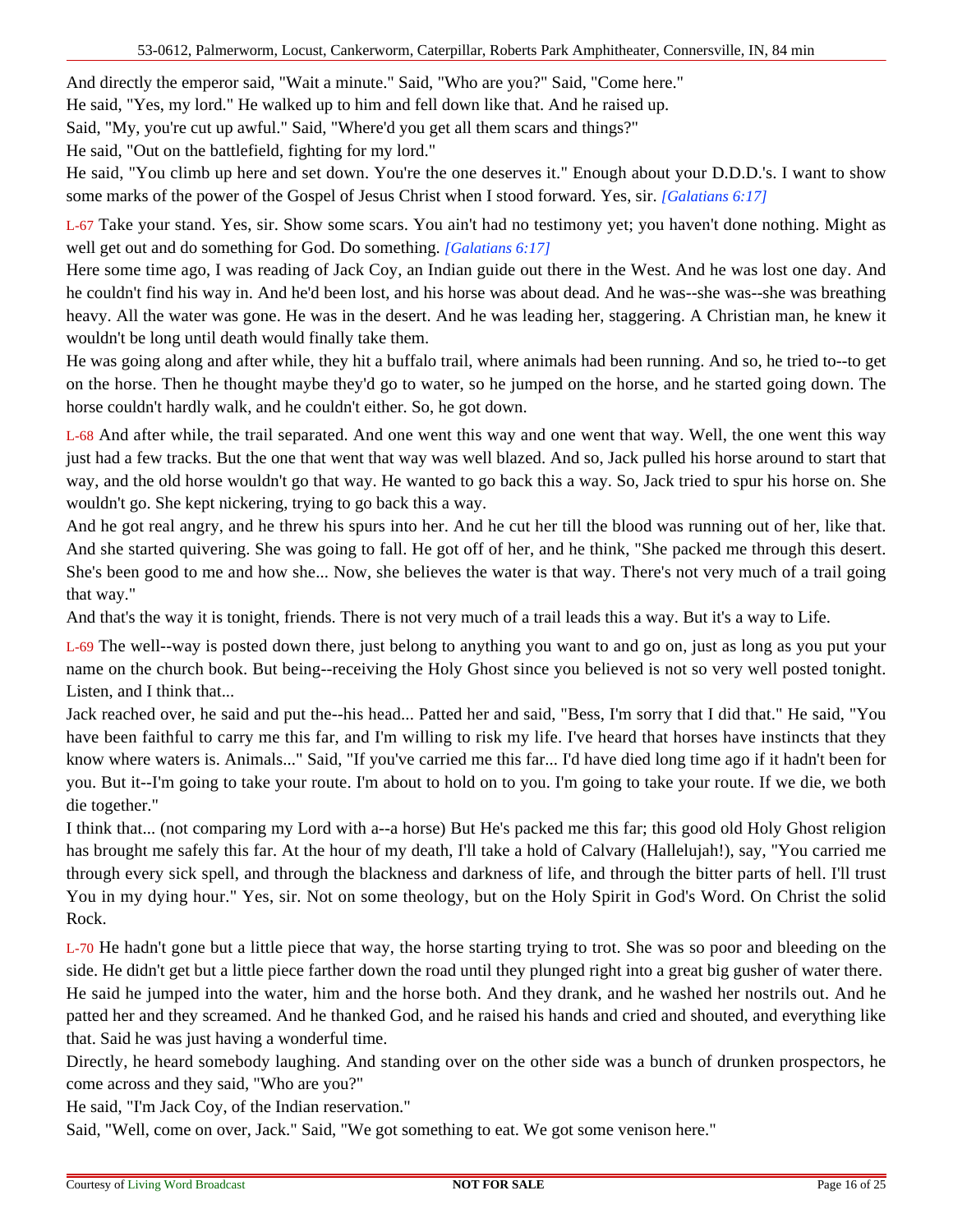L-71 So he started over there and he seen they were drinking, so he eat the venison with them. And after while, they said, "All right, Jack, you're..." They was all... Said, "What day is it?" Said, "We're celebrating the fourth of July."

He said, "Well, this is October." They was all drunk and been out there so long, they didn't... But they'd found gold. And they were on their road back. And they didn't care. They was just having a big time. And they thought they'd have some fun out of him.

So, they said... Now, one of them staggered up to him, a little old disfigured looking fellow. He said, "All right, Coy," said, "how about having a drink of our good liquor?"

He said, "No thanks, boys, I don't drink."

He said, "Ah, come on now." You know how a drunk is. Said, "Yes, you drink. You'll have one drink."

Said, "No, boys. Thank you." Said, "I don't drink."

Said, "Now, wait. If our venison is good enough to eat, then our whiskey is good enough to drink." Said, "Now, you're going to drink--take a drink."

And the other guy said, "That's right. Tell him about it. We'll back you up."

He said, "You're going to drink it or you're going to die."

L-72 So he picked up his thirty-thirty and threw a shell up. If anybody knows what that means out in the desert. When they throw that thirty-thirty Winchester up, that means something is going to happen.

So, he pulled up the thirty-thirty like that, and he said, "Now look, Jack." Said, "Now, you--if you... If our venison is good enough for you to eat, then our whiskey is good enough for you to drink with us. If you're so goody-goody and don't want to drink our whiskey, well then," said, "you can pay. Let your bones bleach on this desert."

He said, "Wait just a minute, boys, before you do it." Said, "I appreciate your venison. I'll pay you."

"We don't want you to pay. We want you to have a drink and be sociable." You know how drunks are like that.

He said, "Boys, just a minute." Said, "I ain't going to drink, but before you pull that gun up" (when he was leveling it up) said, "I want to ask you something."

He said, "Here, you take this jug, and you take this drink, or I'll pull the trigger on this rifle."

He said, "Just a minute, before you pull the trigger, let me give you my testimony." He said, "I hailed from the old bluegrass country of Kentucky." He said, "Years ago," he said, "I stood in the corner one morning of a little old trundle bed. My daddy was gone. My mother was laying there and," said, "the morning light was stealing across the little old bare floor.

L-73 Same kind of place I was raised in myself. No--no boards on the floor, just the dirt. Our--our kitchen table was a stump with legs in it. And so then... Sawed off a block of wood and just stick up like that. That's what it--was our kitchen table. Some of us eat setting on the bed. The others eat setting in an old chair, built out of a board off the barn. And then there's...

He said, "There was a light stole across there." Said, "God was taking home the sweetest person in the world, my mother." And said, "Me a little bare-footed boy, running along there not knowing where I'd go." Said, "I started out the door, and she said, 'Jack, honey? Come here.'"

And said, "I run to see what she wanted." Said, "She put her arms around me." Said, "Her gray hair was streaking down her face." Said, "'Jack, you know your father died over here in a barroom with his boots on. He was--died a drunkard. And Jack, mother's a going.'"

And said, "'Here is the Bible laying here,'" said, "'promise me, Jack, that you'll never take a drink.'"

And said, "I kissed my dying mother on the brow." And said, "Her arms gripped me, and she held me until the breath left her body, when I had to pull my hands away from her side to walk back and fold them across her breast like this, as a dying mother."

L-74 Said, "And there, I have never drank my first drink from that time to this. Now, if you want to shoot, shoot." And said about that time a--a gun fired, and the jug bursted in the man's hand. And stepped out of the canyon, was a little bitty cowboy, tears rolling down his cheeks, his two big guns in his hands, said, "Hold still. Just a minute." Said, "You won't do any shooting?" Said, "No, sir."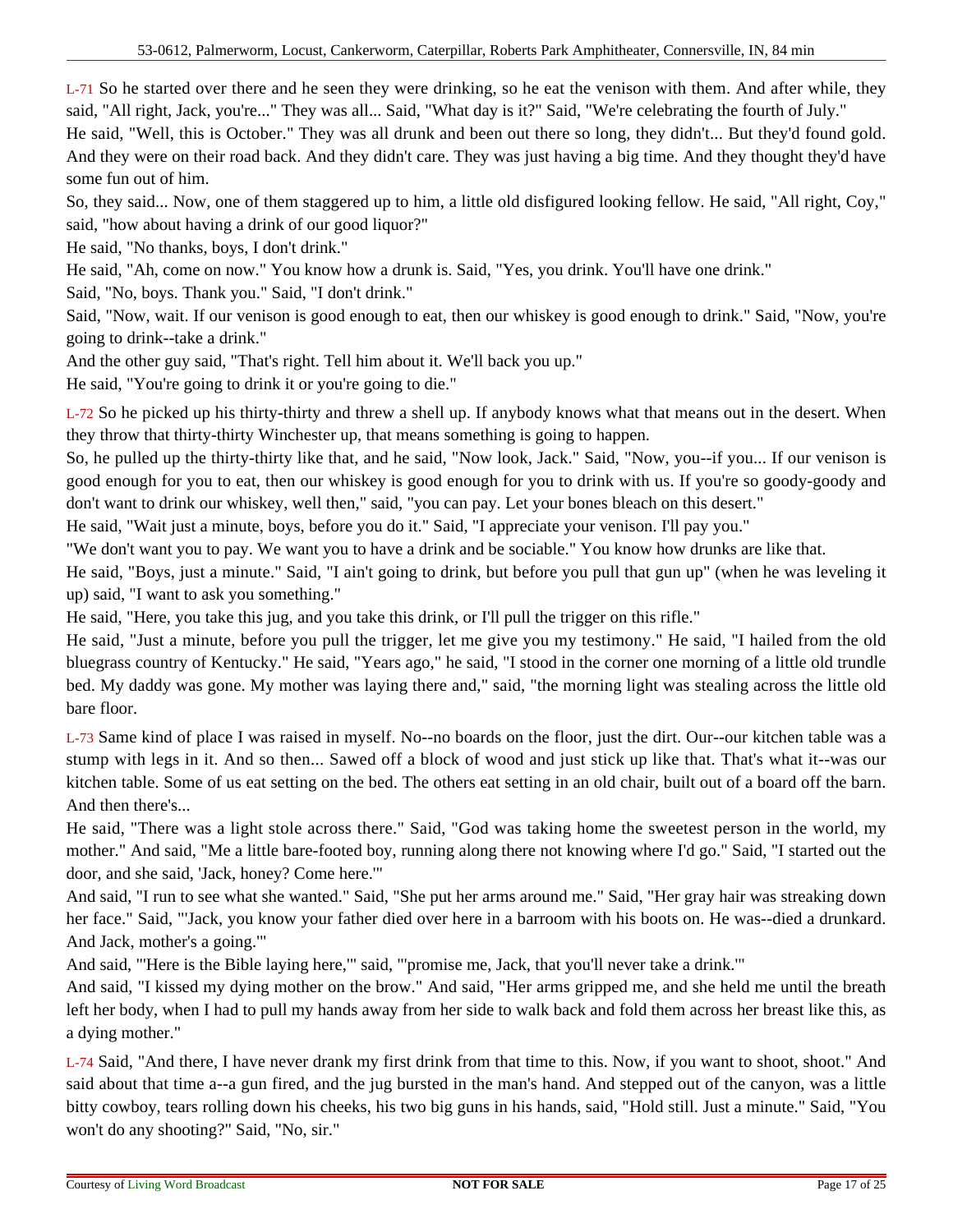He said, "I too, Jack, hailed from the old country over yonder, back there in the beautiful bluegrass country." Said, "My mother was a Christian woman with that old time religion." And said, "I promised her on her death bed that I wouldn't drink. But" said, "I'm sorry that I've broke that many times. But" said, "the big canyons of heaven heard my gun when it fired awhile ago. I sealed a pledge with God, I'll never drink another drop from this time to that. That reminds me of the old time religion that my mother had." Said, "I'll never drink it."

And there them men together converted that whole bunch of drunks to the Lord Jesus Christ.

L-75 I believe tonight, what the caterpillar left back yonder, the palmerworm eaten. But I believe that same old time Holy Ghost religion lives in the world today and is willing to save anybody from a life of sin. Amen. Let's see... Oh, my! Let's bow our heads.

Our heavenly Father, we thank Thee tonight, that the undergrowth is coming up. The fig tree is putting forth buds again. O God, send the rain, former and latter rain together that the trees might grow, O Lord, coming up in this blistered sin-cursed, damnable world, may it be done to fulfill which was spoken by the prophet Joel. I believe that You'll do it. God, I pray tonight that you'll bless in a marvelous way this people. May the Word of God sink deep in somebody's heart, someone who had an old mother, dad, who knew You. But today, how sad, that mother's religion's laughed at and made fun of. They say it was for old time people. God, It's the same Holy Spirit today. Yeah, they went out and blistered the bark off their churches and trees and took all the life out of it; all the heartfelt religion; all the shouts; all the praises; all the joy; all the healing powers; all that the Bible speaks of, just like a lodge. Go there, return, do the same things of the rest of the world. God bring the undergrowth, quickly Lord; send the rain. Send convictions to hearts tonight, who's needy here; may they find Christ as their Saviour. For we ask it in His Name.

L-76 And while you have your heads bowed, I wonder tonight, sitting here; if you can remember an old mother, dad, years ago that you said, "Mother, I'll meet you on the other side." You remember when God taken the baby out of the home, you said, "Lord, I'll--I'll serve You." But you failed to do that. Are you here and want to receive Christ as Saviour and wants to be remembered in a word of prayer, would you raise up your hands, right quickly.

God bless you, mister. God bless you, sir. God bless you. God bless you and you. Somebody to my right would say, "Brother Branham, remember me in prayer. I--I need Christ as my Saviour. I believe in old-time, heartfelt religion. I believe that the thing..." God bless you, way back there sir, I see. Someone else, would say, "Remember me, Brother Branham," here in the middle aisles? Would you say, "Remember me"? God bless you, sir. God bless you, lady, I see you. Someone else say, "Remember me, Brother Branham, I need Christ as my personal Saviour." Raise up your hands, say, "I want to now accept Christ."

L-77 I wonder while we have our heads down, we're pressed awful for time. I preached just a little long, but I felt the Holy Spirit would have me do this. Surely you'll respect it as the Word of God. I wonder while the sister gives us a chord on the piano, if those who wants to accept Chirst now as personal Saviour, not time to come down to the altar, but you would stand up and say, "Brother Branham, I now stand as a witness that I forsake sin and accept Christ as my Saviour. Pray for me now." Would you just raise up if you would, just as a sign that you want to accept Him, and then I'll have prayer for you right here, and you stand right where you are, and accept Him. Will you do it? Will you stand up, just say, "I'm standing up now as a sign."

Don't let that person setting next to you keep you out of the way. God bless you, lady. God bless you, sir. Just remain standing. Someone else wants to receive Him, raise up. God bless you, sir. God bless you. Just remain standing. Someone else now? God bless you, sister, just remain. God bless you, back there, I see you. Somebody back in here now say... God bless you, sir, just remain standing. Someone else? Say, "I want to accept Christ as my personal Saviour." God sees you. He sees you right there, just the same as He sees you here. God bless you, young lady, I see. That's a gallant deed for you to do. God bless you, sister, I see you. Somebody down in here... down in this way, say, "I want to stand, Brother Branham." Just say, "I now want to accept Christ, in the old fashion way, I want..." God bless both of you ladies. Just remain standing, if you will.

L-78 Now, is there anyone else, just before closing now. We're going to have prayer for these people. Now, way back in the back, I see you with your hand up. I know God sees you too. He knows your heart. Would there be one more who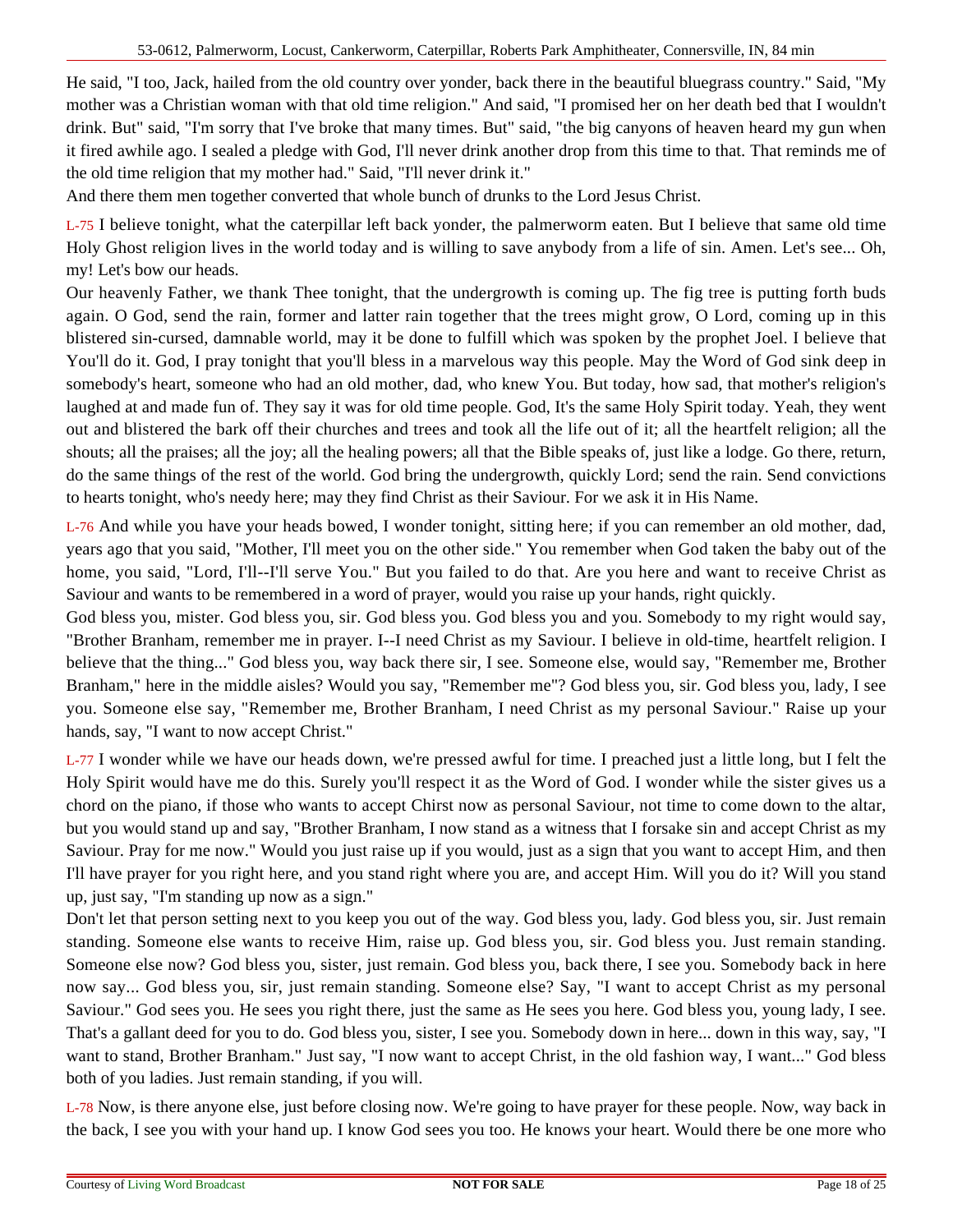wants to accept Christ? I see you sister, with the little baby in your arm, that's fine. Now someone else, would you stand up right quick now? Say, "I want..." God bless you, brother, I see you. God bless you, sister, I see you. That's fine. Just remain standing. God... God bless you, young lady, I see you also.

Someone else just stand up, say, "I want to accept Christ right now, Brother Branham. I believe with all my heart that the old fashion religion that John Wesley preached that...?... Back yonder when Calvin and Knox." Just think of--of George Whitfield, he preached so hard and so loud, they could hear him two miles away, preaching the same Gospel that you're hearing right now. But what's the matter? The big, fine churches don't preach it no more.

[Blank.spot.on.tape--Ed.]

How many is going to believe out there now, with all your heart? All right, now. Be reverent. This is the hardest thing to do. If you only knew, friends, how that it's swaying from one thing to another. It's like running on one road and taking to another. It's all the Holy Spirit. It's all God, but different ministrations.

Now, I'm not a preacher, not... I'm a spare tire. I just kindy, when the preacher ain't there, I try to fill his place. But I--I love the Lord. But my Divine gift from God is to here--pray for the sick people. That's what He commissioned me to do, pray for the sick. But I'm trying to take the preacher's place and also this, also.

L-79 So, swaying from one to another makes it hard. It's two anointings. One anointing is just blessing you. Oh, you feel wonderful. And the other one just cutting the life from you. It's taking from you. One is adding to you, the other one is taking from you. How many understands that? Raise up your hands. Say, "I believe I understand it, Brother Branham." Virtue and stuff that goes from you, the strength of your life pulling out. Visions, what they do.

Now, just be as reverent as you can everywhere. And I'm going to do everything I can to pray for every person. I'll try my best to get every person that comes here prayed for before I leave the city. See? And just stick along and be reverent.

If you don't get healed before that time, I'll try my best to get you up here and have prayer with you before we--before we leave the city.

L-80 But try to believe God's Word. Just take His Word at it. Now, if I testify of something, and God don't testify of it, then I've told a--something that isn't truth. But if I testify of truth, and God has testifies that that is the truth, then you don't--you mustn't doubt God. You must believe God.

Now, Jesus... Is there anybody here for your first time? This a small group tonight. Well, just look at there, for the first time, would you? My. That's where it's bad (You see?), what makes it hard, when you have to find out the petra--the people hardly know the nature of what to do.

Now, that's the reason I keep quoting this. See, friends, the Spirit of the Lord--the Spirit of the Lord, when It was upon His Son, Jesus Christ, Jesus did not claim to be a Divine healer. He claimed to be just what He was: the Son of God. But He said, "I can do nothing except My Father shows Me first." Is that Scripture? Saint John 5, when He passed by all them cripples and blind and halt and lame and crippled up people, He didn't heal any of them, went over, healed a man, maybe had prostate trouble or something. *[John 5:19]*

L-81 How's the nerves getting along, brother, better? Well, I hope this is the time you receive your healing. All right. You come from Virginia, don't you? Somewhere up in the area? All right. That's West Virginia. All right, sir. All right. Now, just have faith. He's here: (uh-huh) the Angel of the Lord.

And now, He said, when they questioned Him, when He went by all those people and healed this one man that had diabetes or something, they--they tried to wonder what was the matter. So they questioned this Jesus. And He said, "Verily, verily, I say unto you, the Son can do nothing in Himself but what He sees the Father doing. Whatsoever the Father doeth, He showeth the Son, and the Son doeth what He... Father worketh and I worketh hitherto." Is that right? Then He did not do one thing except God told Him to do it and showed Him how to do it. His Words are truth. *[John 5:19]*

L-82 You believe that's inspired? Sure it is: Saint John 5th chapter. Some of them try to cut Mark 16 out, but what about Saint John 5, then? See? All right. Now, have faith and believe. *[John 5:19]*, *[Mark 16:18]*

Now, He said, "The things that I do, shall you also." Is that right? Now, He--He knew the thoughts of the people's heart. When He standing in crowds, He talked to the people. When He was talk--talk--talked to a woman one time at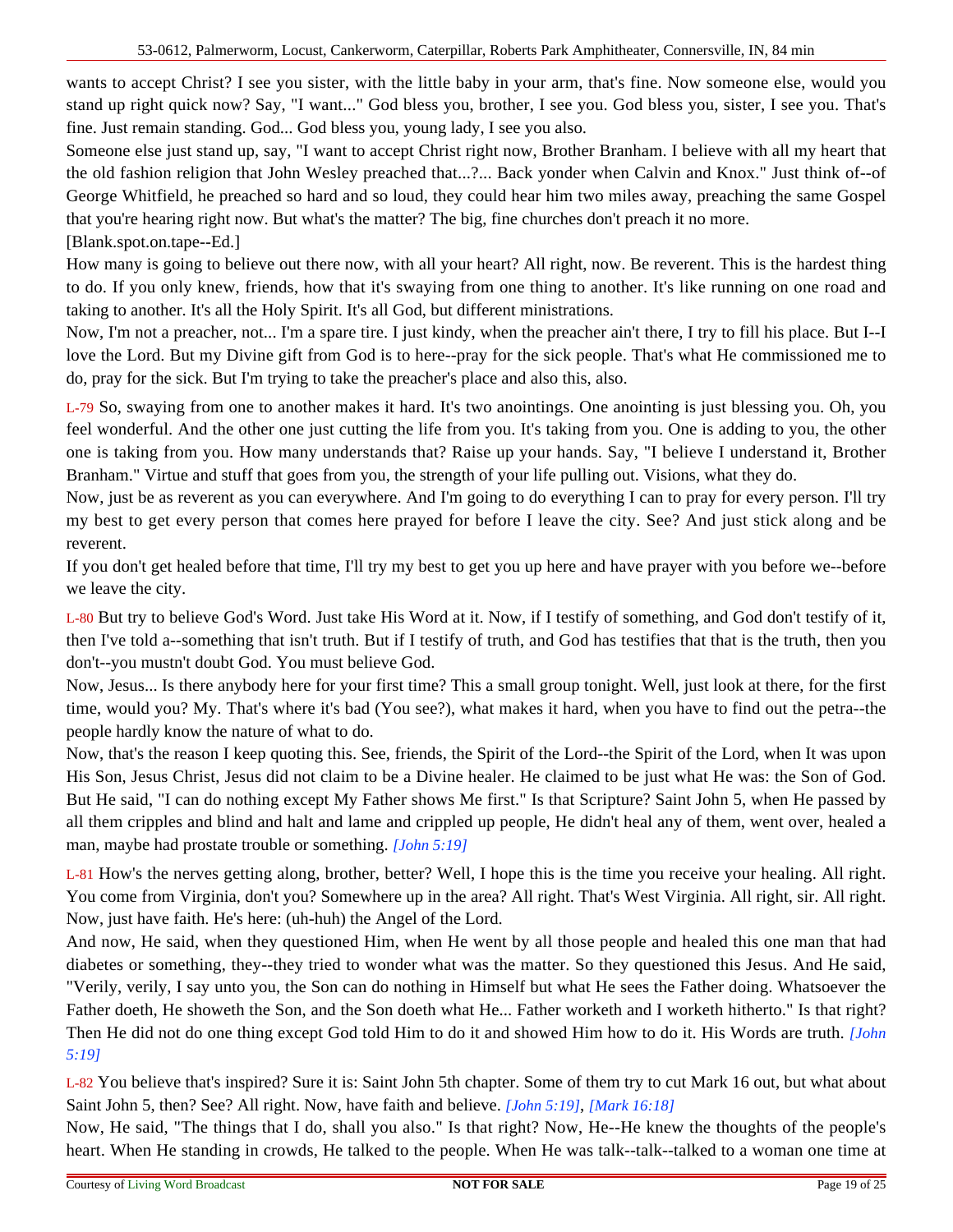the well, He said, "Come here. Bring Me a drink of water." *[John 14:12]*

She said, "It's not customary for Jews to ask Samaritans such, 'cause we have no dealing."

He said, "But if you know Who you were talking to, you'd ask Me for a drink; and I'd bring you a drink that you don't come here to draw."

Why, she said, "The well's deep."

And they went on with a long conversation. After while, when He found out what was her trouble, He went right straight and told her, said, "Go, get your husband." Is that right? Well then, if He's the same yesterday, today, and forever, here this Spirit... If you judge me right, I'll--I'll be either a Spirit of God or a spirit of the devil. You can't be two the same time. There's no black white birds; drunk sober men; sinner saints. You're either right or... You're either a Christian or you're not a Christian. It's either the Spirit of Christ, or not the Spirit of Christ. Bitter and sweet water don't come the same fountains. "By your fruits you shall know them."

I've lived in Indiana for nearly forty years. I'm on my third journey around the world. Scientific world and all has tested it, and we got... I guess they had the pictures here tonight. Did you all get one--get to see one, the Angel of the Lord? The brethren have it here.

Now, it's not just some picture, some photograph; that's in Washington, DC: the only--only supernatural being in all the world's history that was ever photographed. That's what scientists says. George J. Lacy, on your paper you'll see it there; and you have a photostatic copy of his signature on it. *[John 4:1-25]*

L-83 Now, here stands... The woman's a stranger to me. I do not know her; I never seen her in my life. God knows her; I don't. If there's anything wrong with the woman, God knows it; but I do not know it. Are we strangers, lady? We are strangers. Now, if Jesus Christ is the same yesterday, today, and forever (I'm talking to the newcomers now; the old ones understand it.) then, if He is the same... He said, "A little while and the world seeth Me no more; yet you'll see Me; for I'll be with you, even in you to the end of the world." Is that right? Then if He's the same, He'll do the same thing here tonight that He would do if He was here in flesh. Is that right? Now, as far as saving you, He couldn't do it if He was standing here tonight. He's already done it. As far as healing you, if He was standing here tonight, He couldn't do it. He's already did it. He's already done everything that can be done. The only thing He could do, is come and represent Himself in a way of preaching, or some kind of a Divine gift to point you to that. *[Matthew 28:20][John 14:19]* But now, if this woman's a stranger to me, and I to her, if Jesus Christ is the same yesterday, today, and forever, God could reveal to me, just like He did the woman at the well, where that woman's trouble's at. Is that true? Or He... Like He told Philip when Philip come to Him, He said, "Here comes an Israelite who knows no guile."

Said, "When did You know me?" Said, "When..." I mean, Nathanael said.

"Before Philip called you, when you were under the tree, I saw you." Is that right? *[John 1:46-51]*

L-84 Now, may the Lord Jesus bless. I know that He's close, but I want you to believe now with all your heart, and kindly get settled down, and begin to look this a way. Have faith.

And you out there without prayer cards or anything, and you sick people that's not up here, you just believe with all your heart. And now look. If I've told you the truth, that Jesus healed you nineteen hundred years ago, every one of you that's got faith enough to believe it, your healing is complete in Christ. Then if that's the truth, God will speak through here and say it's the truth. That's fair, isn't it?

Now, I want to talk to you just a moment, lady. You just... Being the first patient, I just want to talk to you a few moments just merely to get the Spirit of the Lord beginning to move. You see? So, I have to have something to believe me. You see? And if He don't come, well then I'm perfectly helpless.

But, you've been suffering quite a bit. And the suffering comes from the female organs: it's cancer. Is that right? You believe He'll heal you? Come here just a minute.

Now, Father, in the Name of Thy Son Jesus, I ask for this woman's life, knowing that this enemy has caught her, I ask You to move him away from her. As Your humble servant, I pray that You'll grant it. In Jesus Christ's Name. Amen. God bless you, sister. Don't doubt. Go, believing.

Have faith now. Everybody believe with all your heart. All right.

L-85 Just reverent. All right, lady. Are we strangers? We don't know each other. You just picked up a card a few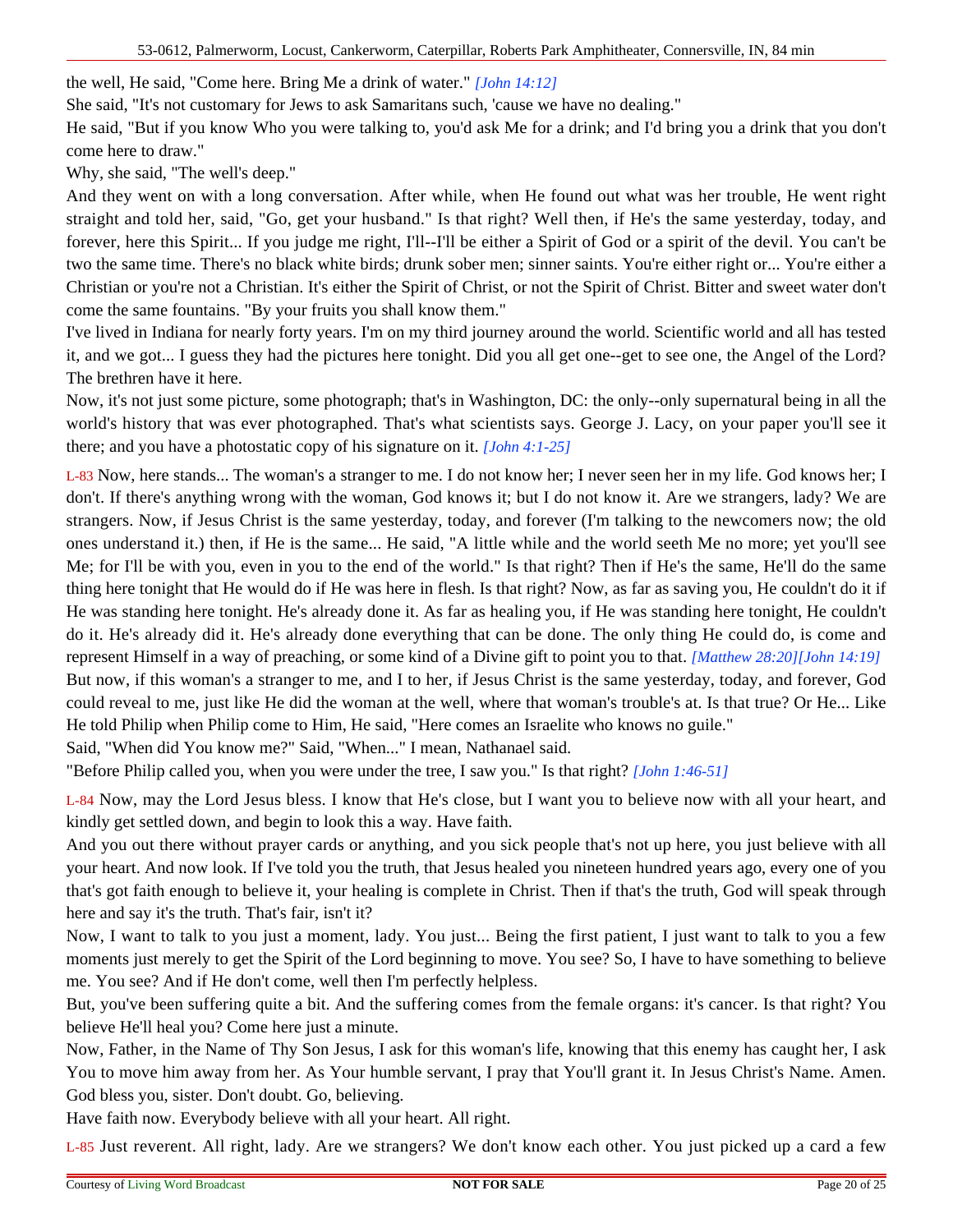minutes ago out there. And they called your number, and you come up on the platform. That's as far as life--as we've seen each other or know. Is that true? Then only God knows your heart. I do not. But you're--you're know that something is near. You know that the Spirit of the Lord...

You have a strange thing. You're--you're--you're wanting children. Isn't that right? Well, Simeon set in the temple of old--or Eli, rather, said, "The Lord bless, Hagar." And she brought forth a baby. You've been sterile. Come close just a moment. *[I Samuel 1:1-20]*

Heavenly Father, in the day that's so evil now, and here's a woman wanting a little one. God bless her, as You have the many hundreds across the country. And make her well of this and may she embrace this loved one that she wishes. In Jesus Christ's Name. Amen. God bless you, sister. Go receive it, in the Name of the Lord Jesus Christ.

L-86 Now, one day not long ago, a little lady come to my house. She may be here tonight, for all I know. She was--been wanting a little baby for years. I had prayer for her, and the lady has the loveliest little boy baby... How many knows Richard--T. Richard Reed of Jonesboro, Arkansas? Well, the blessed old Bible Hour Tabernacle. He's the pastor there. His wife (many years ago) has been barren for years.

And one morning I walked out of the room... She was taking shots from the doctor and everything, which almost caused her to lose her mind. And it didn't do any good. One morning walking out of the room, I said, "Sister Reed? I see you holding a little boy baby in your arms. You shall have it. God has rewarded you."

And she was playing an old favorite song of mine. It's not a Christian song. It's "Home On The Range." I think it sounds so peaceful. And I said, "God is going to bring peace to your family, and He's going to bring the little boy baby."

And five years from that year, she embraced a little boy baby. And I was holding him two or three weeks ago in my hands, trotting him up-and-down the aisles of the place right where it was said. The Lord God granted. That's one of hundreds.

L-87 You might wonder just why I just saying one thing to the people and let it pass on by. It's because of more you talk to people, more you know about people as the visions keep breaking. But I want to try to get to as many as I can. You can stand and talk to someone, just keeps on moving, keeps on going, keeps on moving, talking.

Now, lady, you... Do you believe the things that you see? You believe it to be the truth? You do. Well, perhaps I'll just talk to you a little bit. Are we strangers? We are strangers. Ma'am? I don't believe I ever seen you in my life. Then if I am a stranger and you are a stranger, neither one of us met each other in life before, and this is our first meeting place, just raise up your hand, so the people will know that that's true.

I never seen the lady in all my life, know not nothing at all about her. God does. Now, if He is the same yesterday, today, and forever, if I should talk to this woman, and it would be His Divine will, He could reveal to me. But it's His will; I can't make it. He could even speak that woman, what's wrong with her, or something about her life, or what she has done, or what's hindering her. Or--or if she's something else, God would tell her about it.

L-88 You know how that is. If it is sin in the camp, it'll sure be called out. That's right. It won't pass unconfessed sin. If you'll watch it, it always catches that unconfessed sin. How many knows that's true? Watching it in the audience here every night. See? It certainly is. It catches unconfessed sin.

But now, I want to talk to the woman. I want you all to be reverent. Now, sister, if our Lord Jesus... I know He loves you, because He died for you. And--and if I be His servant, then--and you His--be His servant, then there'd be something about you, if there is sickness, then there's something here, and both of us human beings... It's trying to get your faith to look to something. That's what I'm talking about. And every word that I'm saying, I--God has to give me utterance, or I wouldn't even be standing here, I'd be dead. Is that right? And standing here with this Bible on the sacred desk, the pulpit, the closest place to heaven on the earth. Certainly.

L-89 You're--you've come from a distance here. Is that right? You come on a bus, didn't you? I seen you getting on a bus and getting off of a bus.

Now, just a moment, it left me. Oh, yes. That's right. And you have something that's in the--it's in the liver. Isn't that right? Cancer in the liver. Is that the truth? Now, if that's truth, let the people know.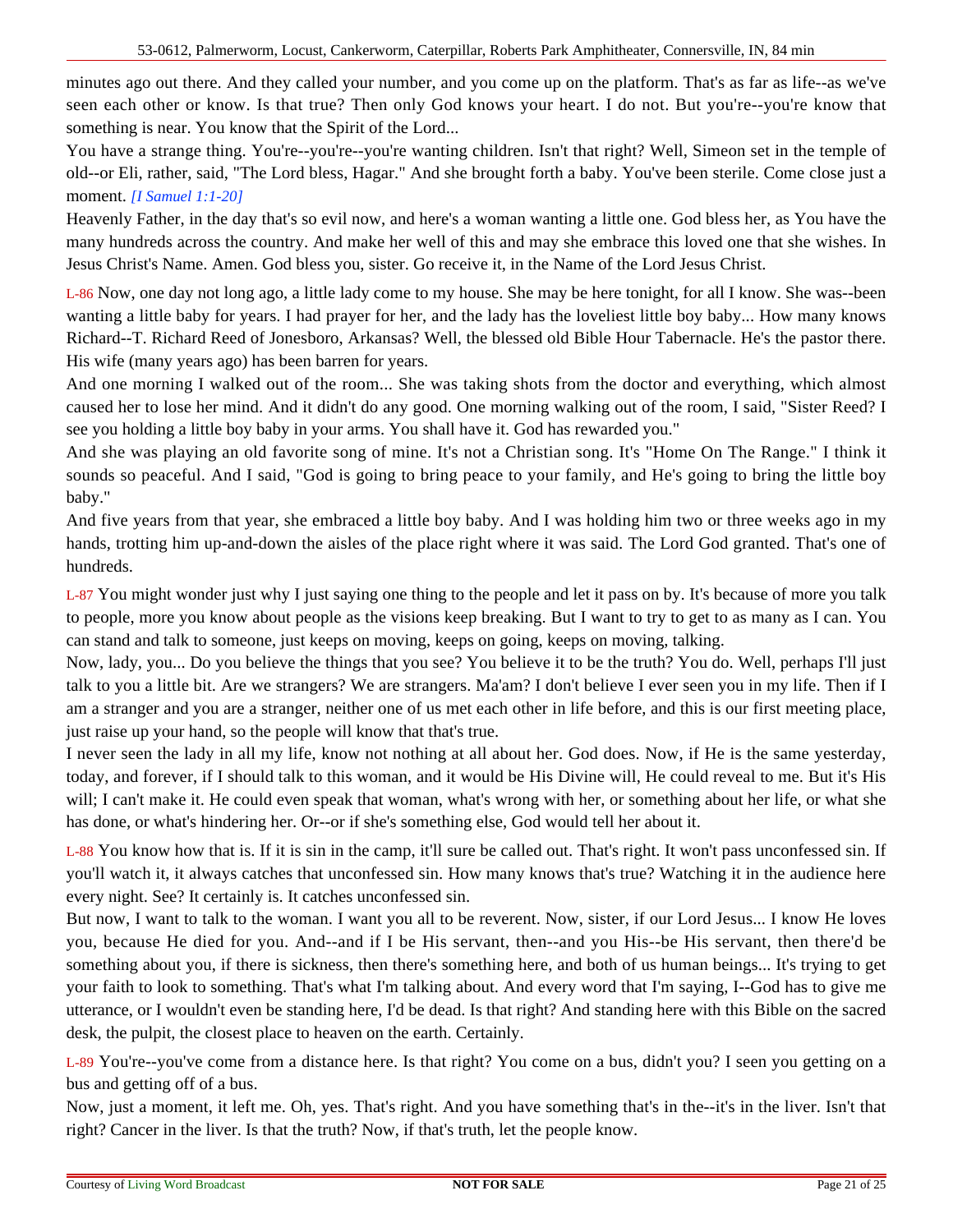Now, you hear that was talking; that wasn't me. That--that was my voice. But I--I could hear myself. Now, let's talk just a little longer and see if He... Do you--do you believe me to be His prophet? You do that. I believe you do too, with all your heart. God bless you.

L-90 You have other sorrows in your heart too. You're concerned about someone. Is that right? It's a boy. Isn't that right? And that boy is--had an operation sometime ago. It was on the spine. And it paralyzed him. And the only thing he can lift is his left hand. And two fingers on that left hand. I see him moving the fingers, is that right? Isn't he a great lover of sports, such as fishing and hunting and like that? Isn't that true? God bless you, come here.

Our heavenly Father, be merciful to this poor woman standing hopeless, helpless, without You. God, grant the blessings that she desires. Thou knowest all about her. I can't remember at this time, but Thou knowest all things. And I pray that You'll bless her and give her the desire of her heart, making her well in Jesus Christ's Name. Amen.

Sister? With your faith... Yes. There is something about you just keeps moving on. I see... You're fading away in front of me again. Now, you're going to get well. So God bless you. You're going to get... Well, God bless you. God bless you.

L-91 Wonderful faith. I wished everybody here had faith like that. Lady, just a moment. Didn't you cross a river to get here? You come from Kentucky, didn't you? Is that right? I thought I seen that bus cross the river when I looked around that time. God bless you.

But I want to ask you something else. Is that boy with you? He isn't with you. But he was with you. Is that right? I seen him with you too. God bless you, now. Go on on your road rejoicing. Oh, if you could have faith like that, anything could happen. Believe God.

L-92 Sir, you've been watching me all along, each night and everything. I know what's your trouble. But you was setting there awhile ago, you was praying. You was praying that God would do something for you or speak to you tonight. Is that the truth?

I wasn't reading your mind. But I'm--I know what He was saying. And I know where your trouble is. And I believe if you're willing to take my word as God's prophet and accept what I tell you is the truth, God will heal you. You believe you can do that?

You have a heart trouble, don't you, sir? Is that right? Now, stand up and say, "Lord Jesus, I accept You as my Healer." God bless you, brother. Now, go home and get well. God bless you. All right.

L-93 I believe I know you, lady. Aren't you the lady from Chicago with something another about a--about a cancer case one time. Healed of can... Ma'am? Healed of cancer. You're the lady that was outside of that place that morning, where I come out of that... friend of yours that was healed with something out there, that great meeting going on in Fort Wayne. I thought I remembered your face.

Oh, yes. I got you now. Excuse me. You are Miss... Your--your husband's... I met you in Florida one time. And your husband has a spaghetti company or something. Is that right? That's right. All right. See, you understand what's going on now then, if you've been in the meetings before. It's something... I know you're my friend. But I want to ask...

L-94 No, it's not your own condition. It's for a loved one, your daughter with heart trouble. Isn't that true? It seems like I seen two children appear there, is that right? Two grandchildren, and one of them is fixing to have a operation: nose or something wrong in the nose condition. Is that right? Yes. And the other one has got a kidney trouble. Is that right? And you want to have blessings for them. Let's turn our faces to God right now.

Lord Jesus, we pray that You'll help these people that she's standing here, this little mother tonight, who has been along and seen Your great mighty hands move.

Now, I lay my hands upon her in representative way of the hands of our Lord. And ask that all her requests will be granted tonight, and she will be given the desire of her heart in these matters. In Jesus Christ's Name, I ask it. Amen. God bless you, sister. Go and let me hear... Those children was across the waters, wasn't they? That's... all...?... South America. All right.

Believest thou this? Then have faith in God.

L-95 Feel different now, don't you, brother? I--I thought if you'd... Just a little push to make you receive it. You see?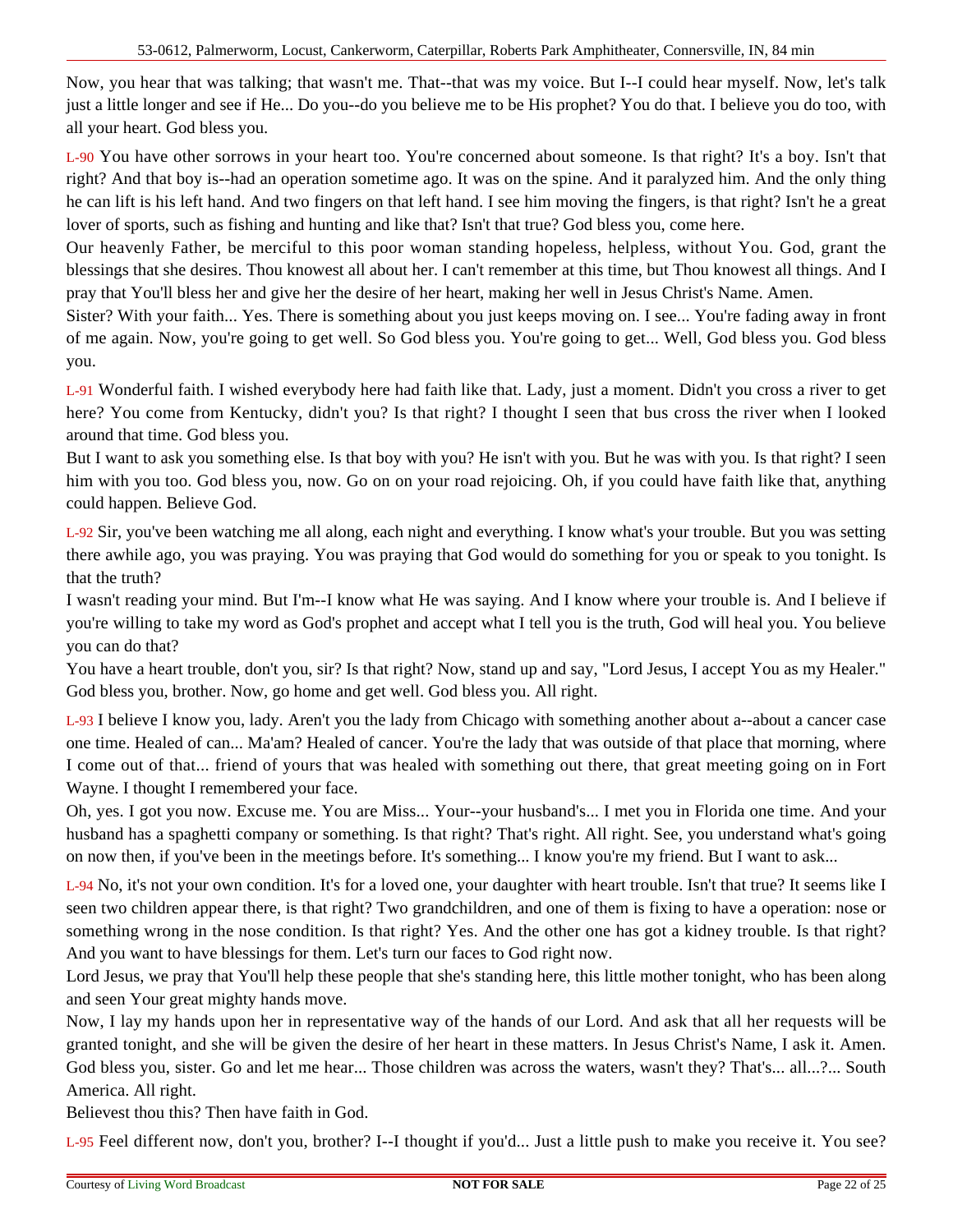Last night, you tried awfully hard. You was setting somewhere in the building. I watched you last night. I know another person here, is very, very sick and been trying the last couple nights. I believe they're going to get healed directly. I've watched Him go to him twice already tonight.

Come, lady. Have faith now, everyone, in God. Believe Him with all your heart, and God shall bring it to pass.

L-96 How do you do, sister? Do you believe all these things? You believe the preaching of the Word is truth? You do. And you believe that faith cometh by hearing, hearing of the Word? And you believe that what we ask God we receive, because we believe we get what we ask for. And will you believe with me? And for your faith to... You believe that God could tell me what is wrong with you? He could. You believe He will? *[Romans 10:17]*

You got a--a little scare. Because that you've had a cancer. And the cancer was in the head--or in the ear, I'd say, in the ear. And--and you're afraid that the cancer is come into the ear, is that right? And that's in the right ear. That's where I see where they was examining, looking to that ear. Is that true? All right, come here just a moment.

Lord Jesus, I bless this poor old mother. No doubt at all, Lord, that this poor little old feeble hand that I've got here now, has washed a many days washing, brushed back the tears from the crying baby's eyes as she rocked it.

Been a mother, but O God, it takes someone now, a nail-scarred hand to brush back the fears and tears here. Grant it, Lord. May she go home and all fears leave and may she get well, live many more happy days. I bless her for this purpose, in Jesus Christ's Name. Amen. God bless you, sister. Go now, being happy, rejoicing and... God bless... That's the way to do it. All right.

L-97 Poor little old mother. Now, if you can believe, all things are possible. *[Mark 9:23]*

Now, sir, are you and I strangers? We are strangers. And I don't know nothing about you, no more than you're just standing right here before me. Then I'm telling you that Jesus died for you nineteen hundred years ago to save from sin, to heal from sickness. Do you believe that's the truth? Well, if I'm telling the truth, God will vindicate the truth.

And I say that His attitude today towards the sick, is just like it was when He walked on the sea of Galilee. He could not heal; He could only do as the Father said. Is that right? But if God will reveal to me your trouble, would it help your faith to believe?

L-98 Well, you're a nervous type of person. Has a--causing a kidney condition, of getting up at night. But another thing, one of the main things wrong with you... Oh yes, you're an arthritis case. I see you trying to get out of bed. You're stiffened up (Is that right?) with arthritis. You believe God will take it away from you now?

Almighty God, may this devil be rebuked in Jesus Christ's Name. And may it go out of the man, and may he go now and be made well. In Jesus' Name. Amen.

Raise up your hands and praise Him now. Say, "Thank You, Lord." Now, walk off the platform just rejoicing. Step your feet up-and-down here, just...?...

Now, the man had arthritis bad. I could see him in the vision when he could hardly walk. Anybody know him? Let's see if they know that's the truth. Raise up your hands. That's right. The people out there. The man is healed. Let's say, "Thanks be to God." God can do all things for us. All right.

L-99 Do you believe, young man? If God would reveal what was wrong, would you believe it? You want to get over that cancer? Would you like to get over your--your cancerous condition? You would? Will you accept Jesus as your Healer?

Lord God, bless the man and may that demon of cancer leave him right now. In Jesus Christ's Name, may he go. God bless you now. Go, rejoicing, brother, being happy. God will grant it. All right.

Do you believe, lady? Do you believe the things that you hear is the truth?

Now, there's something with this lady that somebody has got, setting right out through there somewhere. The Angel of the Lord swept up in there. It's that with--lady setting right there with high blood pressure. You're healed, sister. You have diabetes, and you're healed. So, you can both go on your road rejoicing. There is a Blood for you sisters. God bless you. The Lord be with you, sister.

L-100 All right. Come, lady. Do you believe with all your heart? Just a moment. Walk around this way just a minute, lady. Just a minute. Now, the Lord Jesus can do the exceedingly, the abundantly (Do you believe that?) above all that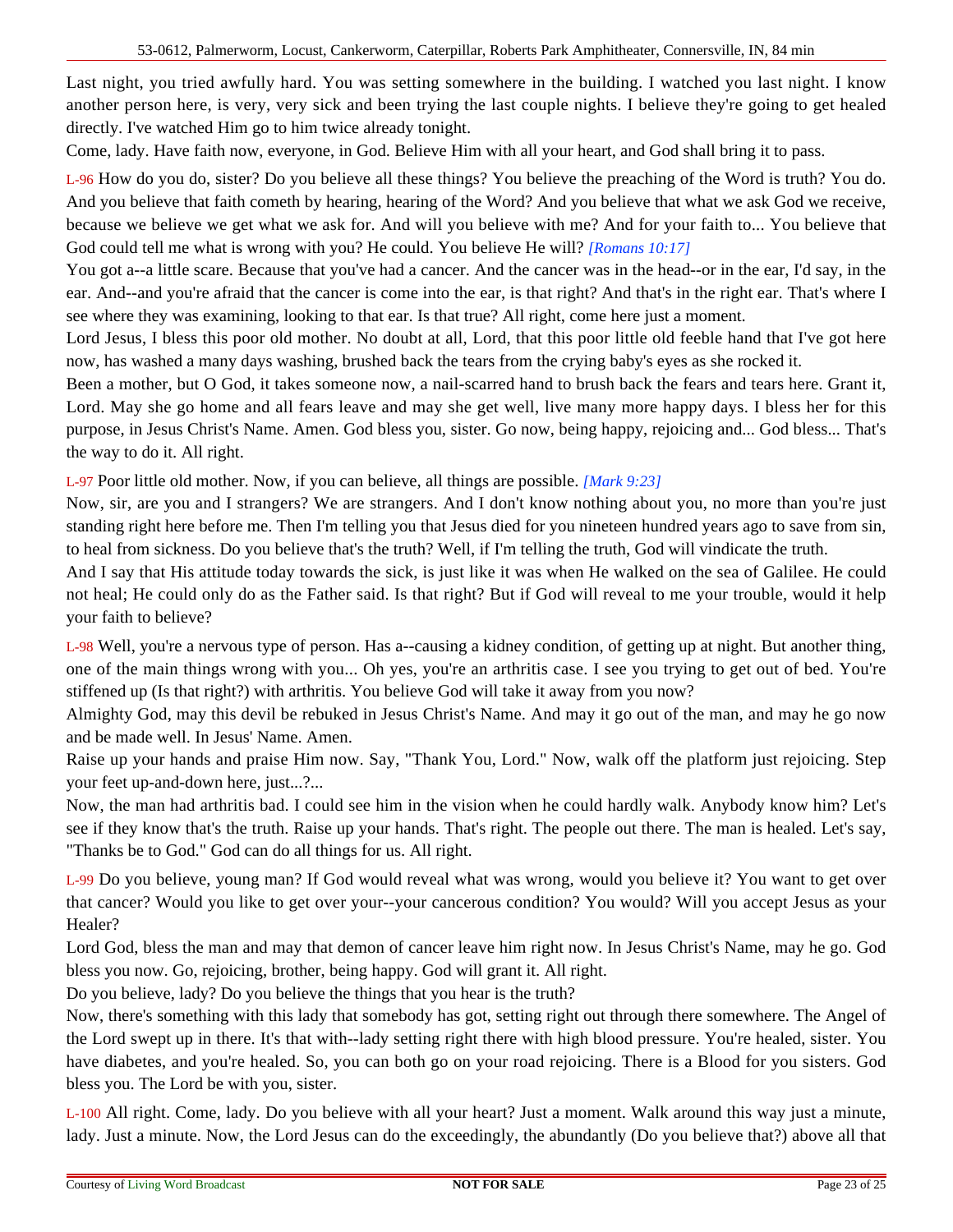we could even do or think. You believe that? Stomach trouble. That's right, isn't it, lady? All right. And you have stomach trouble too. All right, you're both healed now. You can go on your road rejoicing and being made well. That's the way to believe God. Have faith in God. Have faith now; don't doubt.

Come, lady. You want to get over a heart trouble? Believe that God will make you well? Lord Jesus, bless her poor soul, Lord, and give her great faith. And may this heart trouble leave her in Jesus Christ's Name. Amen. God bless you, sister. God bless you. *[Mark 11:22]*

L-101 Do you believe, lady? Oh, yes. Now, while the anointing is on... I talked to you somewhere, something another. I've seen you before somewhere. Oh, it was this afternoon. I met you on the highway. Is that right? All right. I'm glad you got here. Now, you go on your road, and rejoice, and be happy, and believe God with all your heart, you will get well.

Lord Jesus, bless her I pray. In Jesus Christ's Name. Amen.

Have faith in God. Just a moment. Believe Him with all your heart. I hope you understand it... when I... Every person in here is a spirit. You understand that. And you're everyone setting there, a solid wall of faith, believing. And It's just moving, first one place, then another. You see? I can't tell just where It goes to me.

When a vision starts to break, it materializes before me, then I have to look and see if I can see the person. There was a vision struck right here just then. I can't tell it. Right in here is where... It looked like a man. *[Mark 11:22]*

L-102 Yes, but I can't place where the man is. But I believe this fellow setting here praying, I believe it's some of his relations that's got a--a back trouble, something wrong in their back, and a stomach trouble. A brother, I believe. Is that right, sir? Right there. I seen a man... I can't... That sets right along there somewhere.

Got a stomach trouble and a back trouble. It's a man; he's kind of a--a young-like fellow. I seen another one standing by him, looked a whole lot like him, but he--he vanished away. He was standing right there. Right over the top of that fence. And so much pulling and carrying, I can't--I can't locate the person.

Just keep a praying. Maybe I can find it. It's right in there somewhere. I seen a man standing like this, and it went out from me. I've looked all through here and I can't see nobody that looks like him. I seen a man praying there, and I thought maybe it was--or some of his people.

L-103 All right, be reverent. Have faith in God. All right, bring the lady. You want to get over that sinus, setting right back there? You do, setting out there on the end of the row? Just believe and have faith in God. God will grant it to you. All right.

How do you do, lady? I want to talk to you a minute, single your life out. See, when there is so much from that side, it's hard to get it sometimes. You're--you've had some trouble, haven't you? And you--you've had an operation, haven't you? That's right. It's left you with kind of weak spells. You're having a weakness, isn't that true? Is that right? It was a cancer operation of the... But... That's true, isn't it?

And aren't you concerned about a loved one? It's a husband, isn't it? That's right. He had some kind of a rectal trouble, hemorrhoids, cancer. Isn't that true? Well, go home. God bless you. I believe you're both going to get well.

Lord, I pray that You will bless her. And may she and her husband live long happy lives together. Grant it, Lord. In Jesus Christ's Name, I ask it. Amen. God bless you, lady. Go, rejoicing. *[Mark 11:22]*

L-104 Do you believe God. Have faith in Him now. If you'll believe with all your heart, God will bring it to pass. Do you believe it? All right.

That lady has sinus trouble, setting right there, and there is something wrong with her breast, a hurting in her breast. But if you believe, you can get well. You believe that? God bless you. Then you can rise up and accept your healing.

You also have sinus, setting right behind her there, also. The man, is that right? Isn't that the truth? The lady setting right next to you there, also is sick. She has had some surgery of some kind. I see a hospital bed letting her... working on legs. That... No, it was a varicose veins. Was that right? And now you're taking some kind of needle treatments for it. Isn't that true? Stand up, Jesus Christ makes you well. Amen.

L-105 The rest of you want to believe at this time? You want to... You believe now? Jesus Christ is the Ensign. All right. Now, there... Just a moment. Lay your hands over on one another. Now, do this as I ask you, will you? Do you